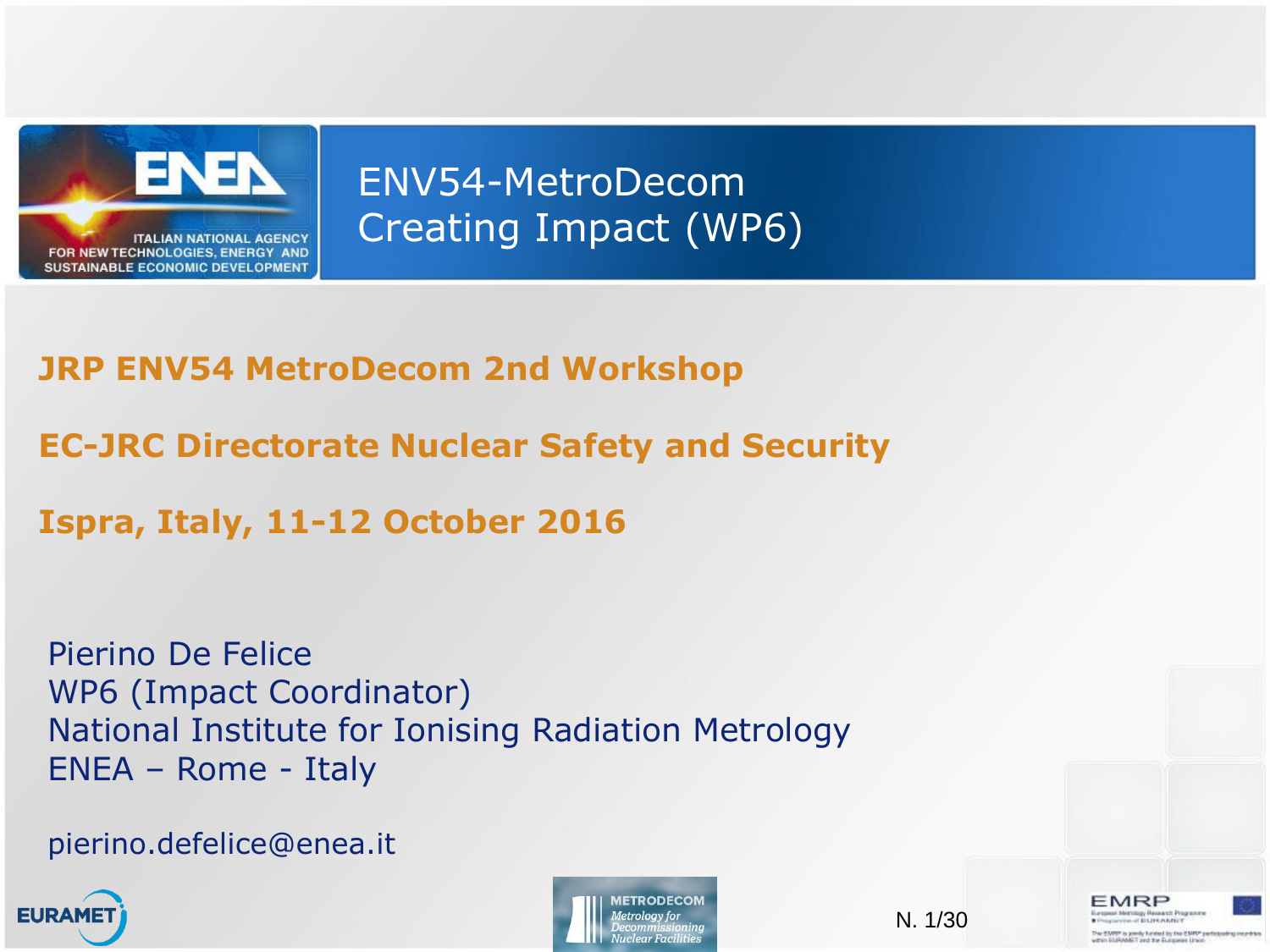#### **Work Package 6: Creating Impact Overview**



MRP

CEUROMET IF is transfer bursted for the FMRF conta-**CT and the Euris** 

- WP6 Key aim: ensure that the JRP impact and benefits will be realised.
- Assuring results from each work package will be disseminated:
	- To external bodies involved in the R&D in Nuclear Decommissioning (site characterization, measurement instruments, new measurement technology, improved traceable measurements, reference materials, get feedback and inputs).
	- Between the JRP partners (efficient and complimentary work, improvement of European competence and measurement capabilities, collaborative environment).
- The JRP results will be shared with the wider metrological community, stakeholders and end users.



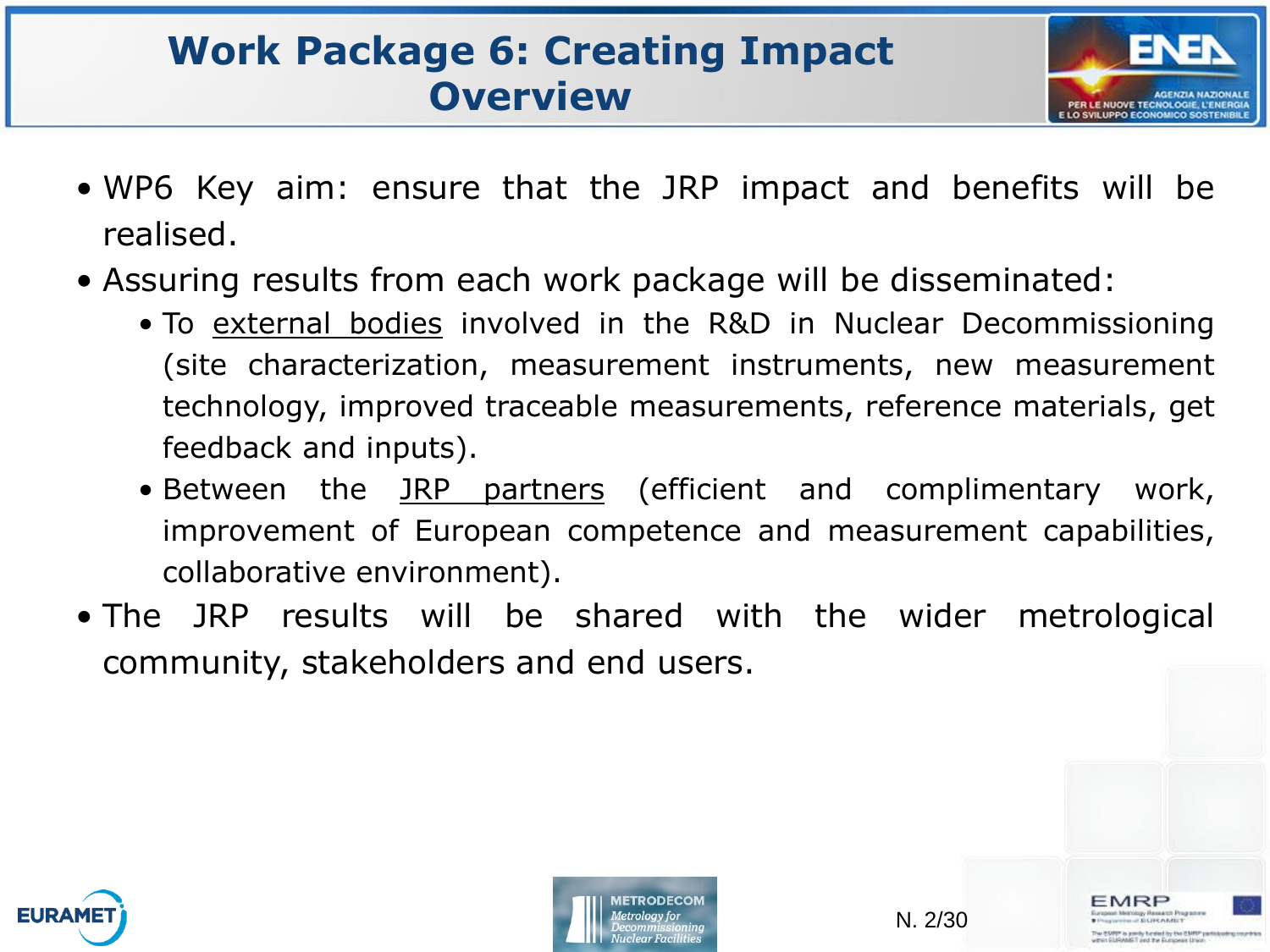#### **WP6: Structure**



- Task 6.1 Knowledge Transfer (ENEA, all JRP-Partners)
	- Stakeholder Committee
	- JRP website
	- Presentations at key conferences
	- Peer reviewed publications
	- Good Practice Guides
	- Press release publications
	- Standardization and technical committees
	- Workshops
- Task 6.2 Training (ENEA, all JRP-Partners)
	- Training course
	- Summer school
	- Scientific visits
- Task 6.3 Exploitation (ENEA, all JRP-Partners)





**IST and the Euras**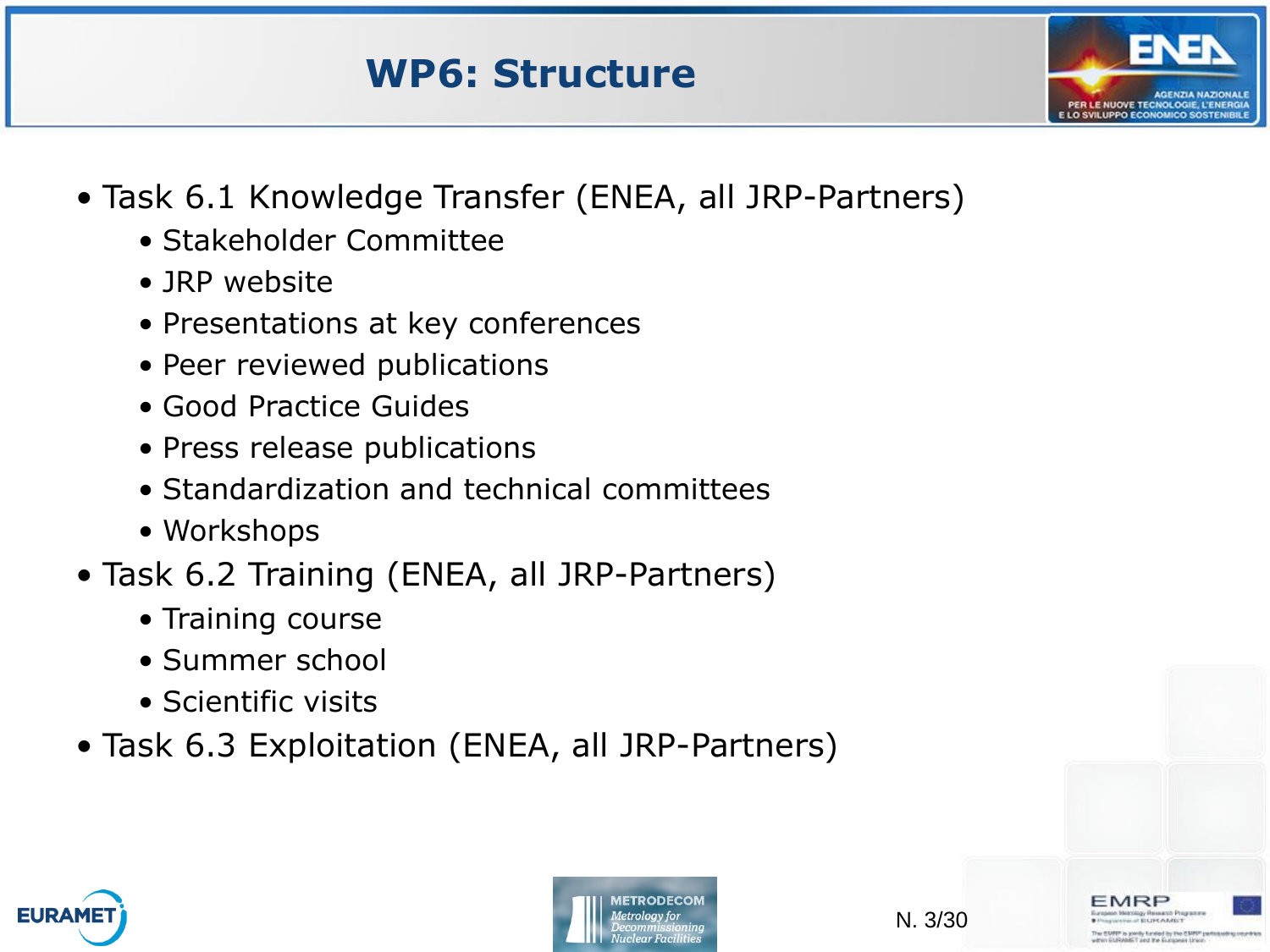#### **Task 6.1 Knowledge Transfer Stakeholder Committee (SC)**



- To advice and help to direct the work in the JRP.
- Members from JRP-Partners countries, other European and non-European countries.
- Set-up (at least 5 members).
- Consisting primarily from:
	- national nuclear authorities,
	- **•** regulators and policy makers (CEC, IAEA, IRPA),
	- radiation protection authorities,
	- **standardisation bodies (CEN, CENELEC, IEC, ISO),**
	- **scientific associations,**
	- metrological bodies,
	- **nance** measuring instruments manufacturers,
	- **nuclear decommissioning operators,**
	- international organisations (IAEA, ICRM, EC-JRC, ICRP, ICRU, IRPA, EURAMET TC-IR, CCRI, WANO).
- Membership expected to grow during the JRP course (10 members from 8 countries).



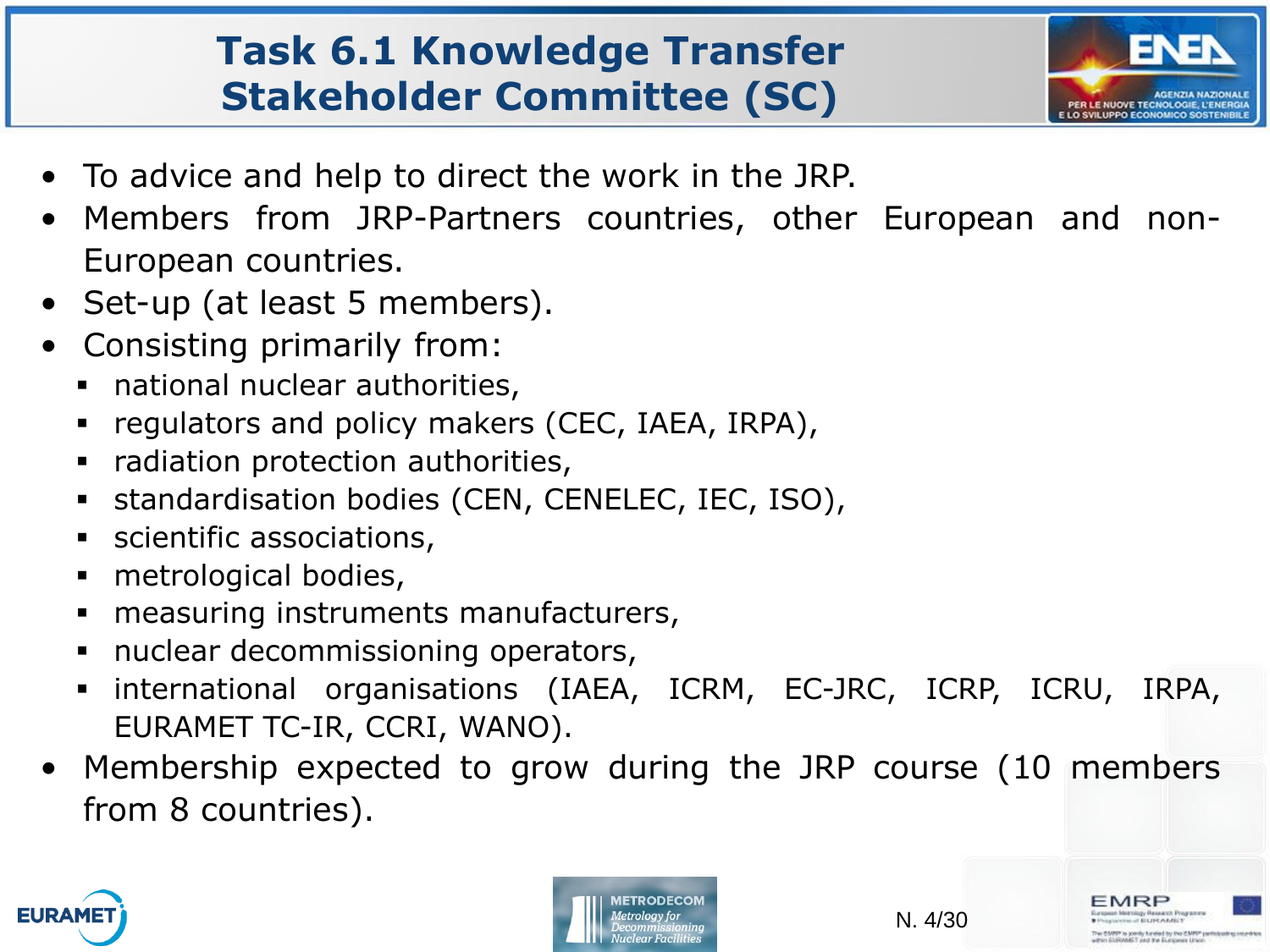#### **Task 6.1 Knowledge Transfer SC - Members**



#### Stakeholder Committee Members (Sept 2016)

|                | <b>Battistina Bianchilli</b>       | <b>NUCLECO</b> - Italy                                 |
|----------------|------------------------------------|--------------------------------------------------------|
| $\overline{2}$ | <b>Fery Vanhemelryck</b>           | <b>ELECTRABEL</b> - Belgium                            |
| 3              | <b>Karel Svoboda</b>               | <b>Institute for nuclear research - Czech Republic</b> |
| 4              | <b>Lara Duro</b>                   | <b>Amphos 21</b>                                       |
| 5              | <b>Laurence Petit</b>              | <b>ANDRA - France</b>                                  |
| 6              | <b>Miroslav Voytchev</b>           | <b>IRSN</b> - France                                   |
| 7              | <b>Nabil Menaa / Patrick Chard</b> | <b>CANBERRA - France</b>                               |
| 8              | <b>Petr Kopecky</b>                | <b>Nuclear Power Plant Dukovany - Czech Republic</b>   |
| 9              | <b>Richard Hunter</b>              | <b>LLWR</b> – United Kingdom                           |
| <b>10</b>      | Sabrina Romani                     | <b>SOGIN</b> - Italy                                   |
| 11             | Vladan Ljubenov*                   | <b>IAEA - Austria</b>                                  |

\* Represented by **Vladimir Michal** for today's workshop





N. 5/30

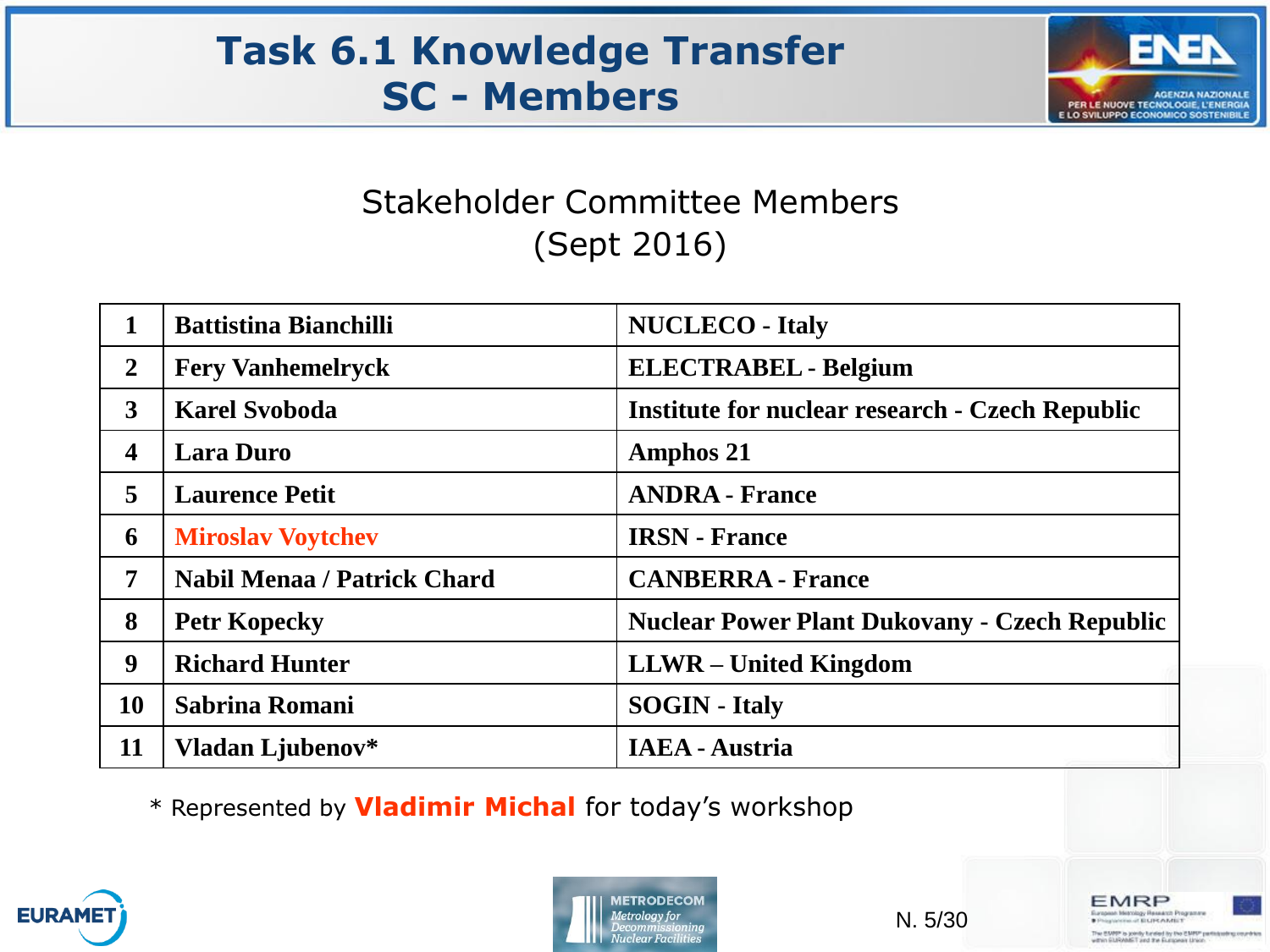#### **Task 6.1 Knowledge Transfer Website**



- Webpage to report open information on
	- JRP meetings,
	- reports,
	- published papers,
	- participation in conferences
	- any other relevant special news from the JRP.
- Set-up and maintained by CMI.
- Updated every 3 months.
- Private members area for internal information exchange on NPL's SharePoint.
- Video conference system for the purpose of knowledge transfer.



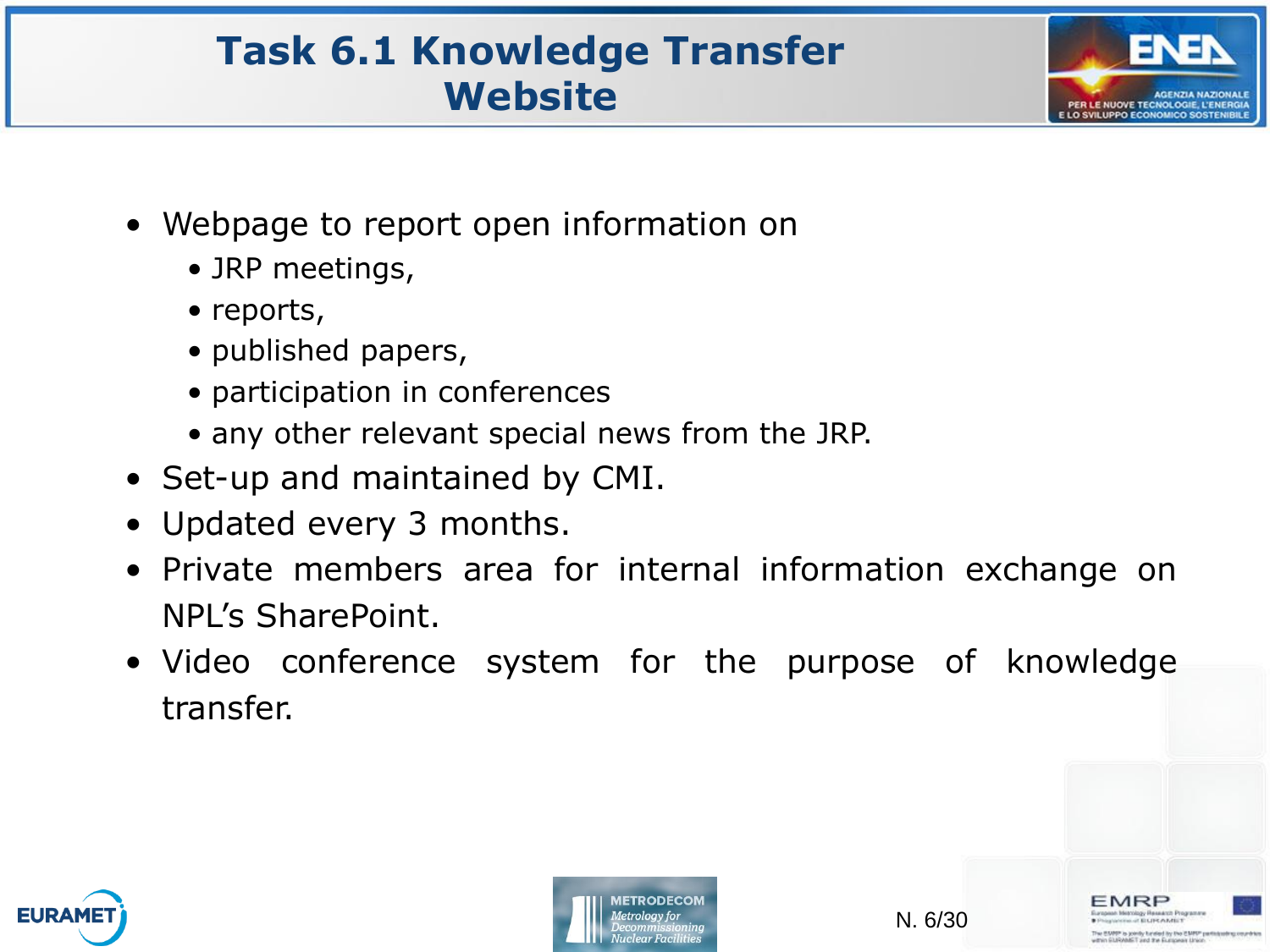# **D6.1.9 Video conference system setup (ENEA) completed**



MRP

CEUROMET EMPP is yorky brided by the EMPP partiel **IST and the Euras** 

- ENEA Video conference system
- ADOBE Connect environment
- Available for all partners (not necessary ENEA to attend)
- Need only lap-top with microphone/web-cam/internet
- No need to move to video conference rooms
- No need of dedicated software
- Full meeting-room simulation (audio, video, documents, presentations, remote PC handling,…)
- Controlled access
- http://connect.portici.enea.it/europeanproject
	- Enter as a Guest
	- passcode: metrofission (two times)





N. 7/30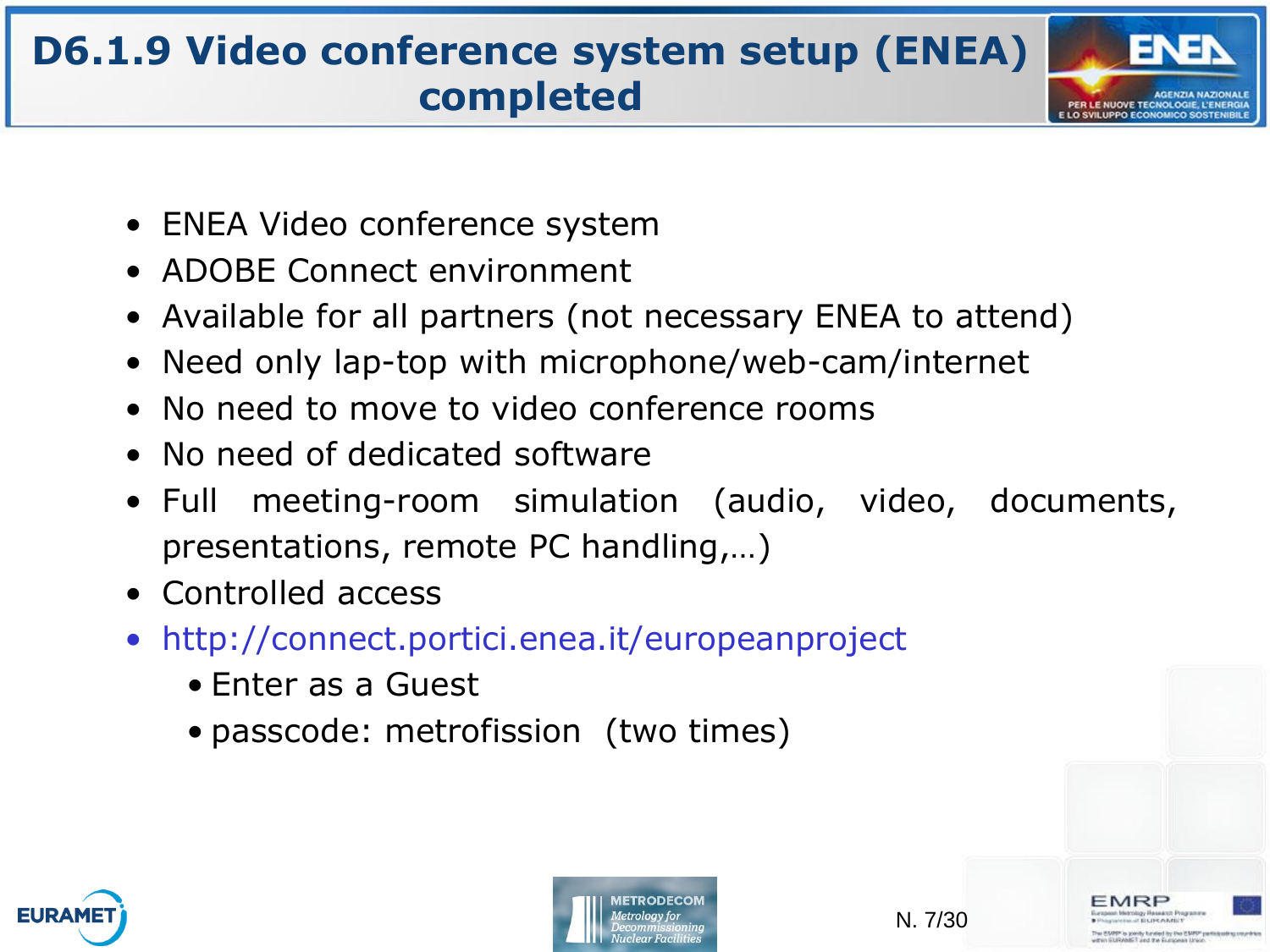#### **Task 6.1 Knowledge Transfer Presentations at key conferences**



- **18** presentations already given at conferences with manuscripts submitted for inclusion in conference proceedings.
- Further relevant conferences identified during the JRP lifetime.
- Target leading international conferences (attended in green):
- Updated Conference list on the sharepoint (WP6 folder)

|                   |                                | MetroDECOM Target leading international conferences (attended in green)                       |
|-------------------|--------------------------------|-----------------------------------------------------------------------------------------------|
| <b>Start date</b> | <b>Place</b>                   | <b>Conference</b>                                                                             |
| 23/06/2014        | Geneva                         | 4th European Regional IRPA Congress                                                           |
| 31/08/2014        | Porto                          | 20 th European Conference on Thermophysical Properties (ECTP 2014)                            |
| 17/09/2014        | <b>Barcelona</b>               | 3rd International Conference on Radioecology and Environmental Radioactivity 2014             |
| 20/10/2014        | Vienna                         | Symposium on International Safeguards                                                         |
| 05/03/2015        | Germany                        | International workshop on opportunities and challenges in mid-infrared laser-based gas sensin |
| 10/03/2015        | France                         | Guided optics and sensor systems (GO2S 2015)                                                  |
| 15/03/2015        | Phoenix                        | International Waste Management Symposium (WM 2015)                                            |
| 17/03/2015        | Finland                        | Physics Days 2015                                                                             |
| 26/03/2015        | Finland                        | Sensors and sensing from silicon to cloud (Sense '15)                                         |
| 12/04/2015        | Hawaii, USA                    | 10th International Conference on the Methods and Applications of Radioanalytical Chemistry (I |
| 20/04/2015        | Lisbon                         | Advancements in Nuclear Instrumentation Measurement Methods and their Applications (ANIN      |
| 25/05/2015        | Kyoto                          | 15th International Congress of Radiation Research (ICRR 2015)                                 |
| 02/06/2015        | Finland                        | Northern Optics & Photonics 2015                                                              |
| 08/06/2015        | Vienna                         | International Conference on Radionuclide Metrology and its Applications (ICRM 2015)           |
| 16/06/2015        | <b>USA</b>                     | 11th International User Meeting and Summer School on Cavity Enhanced Spectroscopy             |
| 21/06/2015        | Boulder, USA                   | 19th Symposium on Thermophysical Properties                                                   |
| 26/06/2015        | Germany                        | European Conference on Lasers and Electro-Optics (CLEO/Europe 2015)                           |
| 21/09/2015        | Paris, France                  | 17th International Congress of Metrology (CIM 2015)                                           |
| 25/10/2015        | Iowa City, USA                 | 61st Annual Radiobioassay & Radiochemical Measurements Conference (RRMC 2015)                 |
| 10/11/2015        | Slovakia                       | <b>IAEA Labonet meeting</b>                                                                   |
| 10/11/2015        | Teddington, UK                 | Conference on Applied Radiation Metrology (CARM 2015)                                         |
| 17/11/2015        | France                         | Séminaire CETAMA Echantillonnage et caractérisation III «Du prélèvement à l'analyse»          |
| 06/03/2016        | Phoenix, USA                   | Waste Management Conference (WM 2016)                                                         |
| 12/04/2016        | 12/04/2016                     | Sustainable Nuclear Energy Conference 2016 (SNEC2016)                                         |
| 09/05/2016        | Cape Town, South Africa        | 14th International Congress of IRPA (IRPA 2016)                                               |
| 23/05/2016        | Madrid, Spain                  | Int. Conf. on Advancing the Global Implem. of Decommiss. and Envir. Remediaition Progr. (AC   |
| 31/05/2016        | Manchester, UK                 | Nuclear Decommissioning Conference Europe (NDC2016)                                           |
| 23/06/2016        | Limassol, Cyprus               | 4th International Conference on Sustainable Solid Waste Management (CYPRUS 2016)              |
|                   | Zakopane, Poland               | 13rd Symposium on Temperature and Thermal Measurements in Industry and Science (TEMF          |
| 26/06/2016        |                                |                                                                                               |
| 29/08/2016        | <b>Helsinky</b>                | 9th International Conference on Nuclear and Radiochemistry (NRC9, 2016)                       |
| 11/09/2016        | <b>Bruges</b>                  | Int. Conference on Nuclear Data for Science and Techn. (ND2016)                               |
| 26/09/2016        | Seattle, USA                   | ICRM-Low Level Radioactivity Measurement Techniques Conference (ICRM-LLRMT 2016)              |
| 09/10/2016        | Warsaw, Poland                 | The European Forum to discuss Nuclear Sc. & Tech. Issues, Opportunities & Challenges (EN      |
| 07/11/2016        | Vienna, Austria                | IAEA International Conference on Nuclear Knowledge Management - Challenges and Approad        |
| 21/11/2016        | Vienna, Austria                | IAEA International Conference on the Safety of Radioactive Waste Management                   |
| 05/12/2016        | Vienna, Austria                | IAEA International Conference on Nuclear Security: Commitments and Actions                    |
| 06/02/2017        | Honolulu, Hawaii, USA          | 62nd Annual Radiobioassay and Radiochemical Measurements Conference (RRMC 2017)               |
| 01/03/2017        | London, UK                     | 4th ACI's Nuclear Decommissioning & Waste Management Summit                                   |
| 24/04/2017        | Vienna, Austria                | International Conference on Applications of Radiation Science and Technology (ICARST-2017     |
| 15/05/2017        | <b>Buenos Aires, Argentina</b> | International Conference on Radionuclide Metrology and its Applications (ICRM 2017)           |
| 23/10/2017        | Lyon, France                   | Fourth International Conference on Nuclear Power Plant Life Management                        |
|                   |                                | <b>IAEA Radiation Protection and Nuclear Safety International conferences</b>                 |
|                   |                                | Conferences or workshops organised by stakeholders                                            |
|                   | <b>Czech Republic</b>          | 18th Radiochemical Conference (RadChem 2018) April/May 2018                                   |







MRP

**JOURNAMET** 

EMPP is yordy brided by the EMPP part **MCT and the Euras**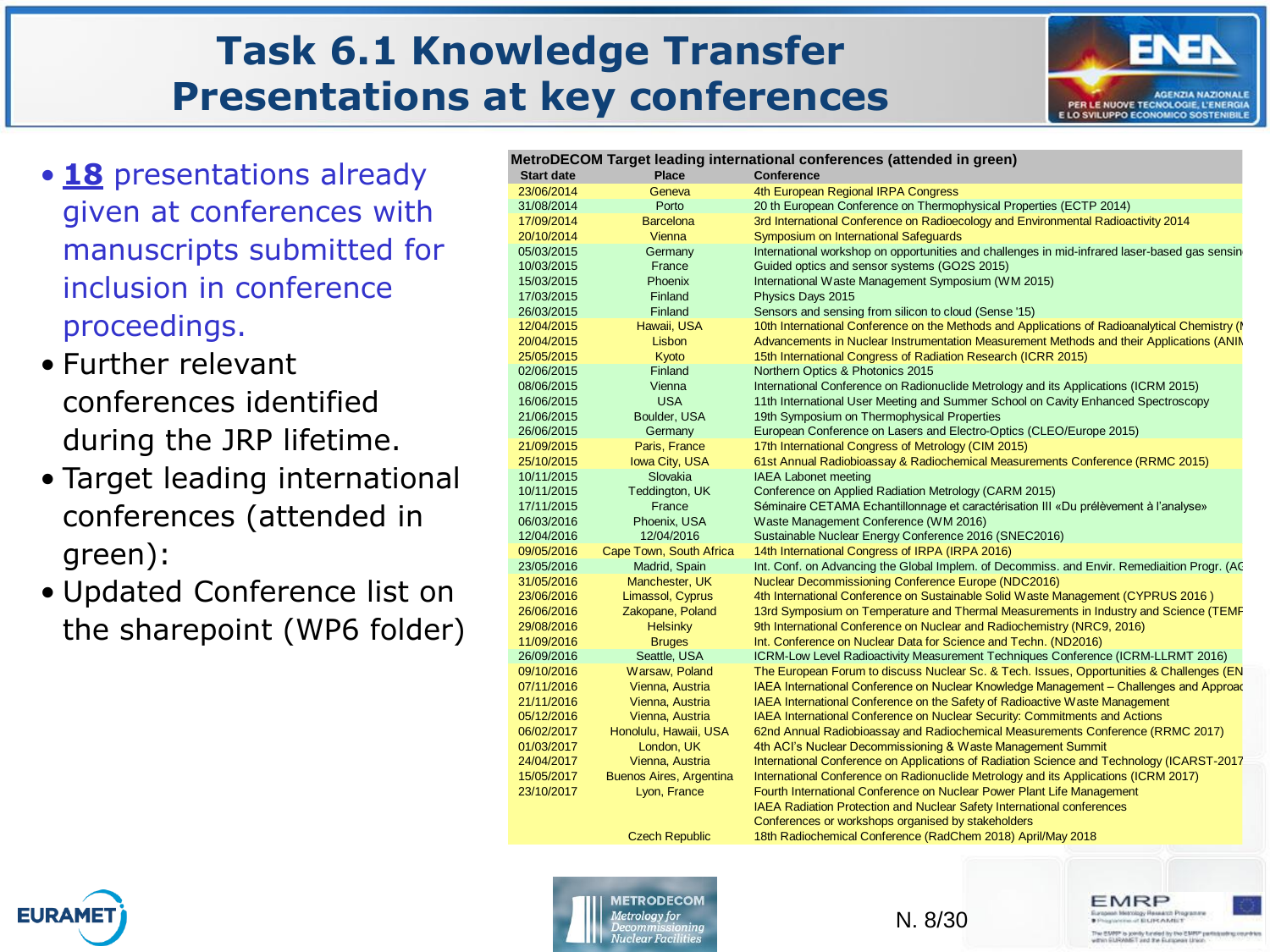#### **Task 6.1 Knowledge Transfer Presentations at key conferences (new)**







New High-Throughput Measurement Systems for Radioactive Wastes Segregation and Free Release - 16166

Jiri Suran , Petr Kovar , Jana Smoldasova , Jaroslav Solc , Lukas Skala<br>Dirk Arnold\*\*\*, Simon Jerome\*\*\*\*, Pierino de Felice\*\*\*\*, Bent Pedersen\*\*\*\* , Raf van Ammel Faidra Tzika

- Premier international conference for the management of radioactive material and related topics.
- Non-profit organization dedicated to education and opportunity in waste management.
- Forum for cost-effective and environmentally responsible solutions to the safe management and disposition of radioactive waste and radioactive materials.

EMRP

**EILIRAMIT** EMPP is yordy brided by the EMPP pa-**MCT and the Euras** 





N. 9/30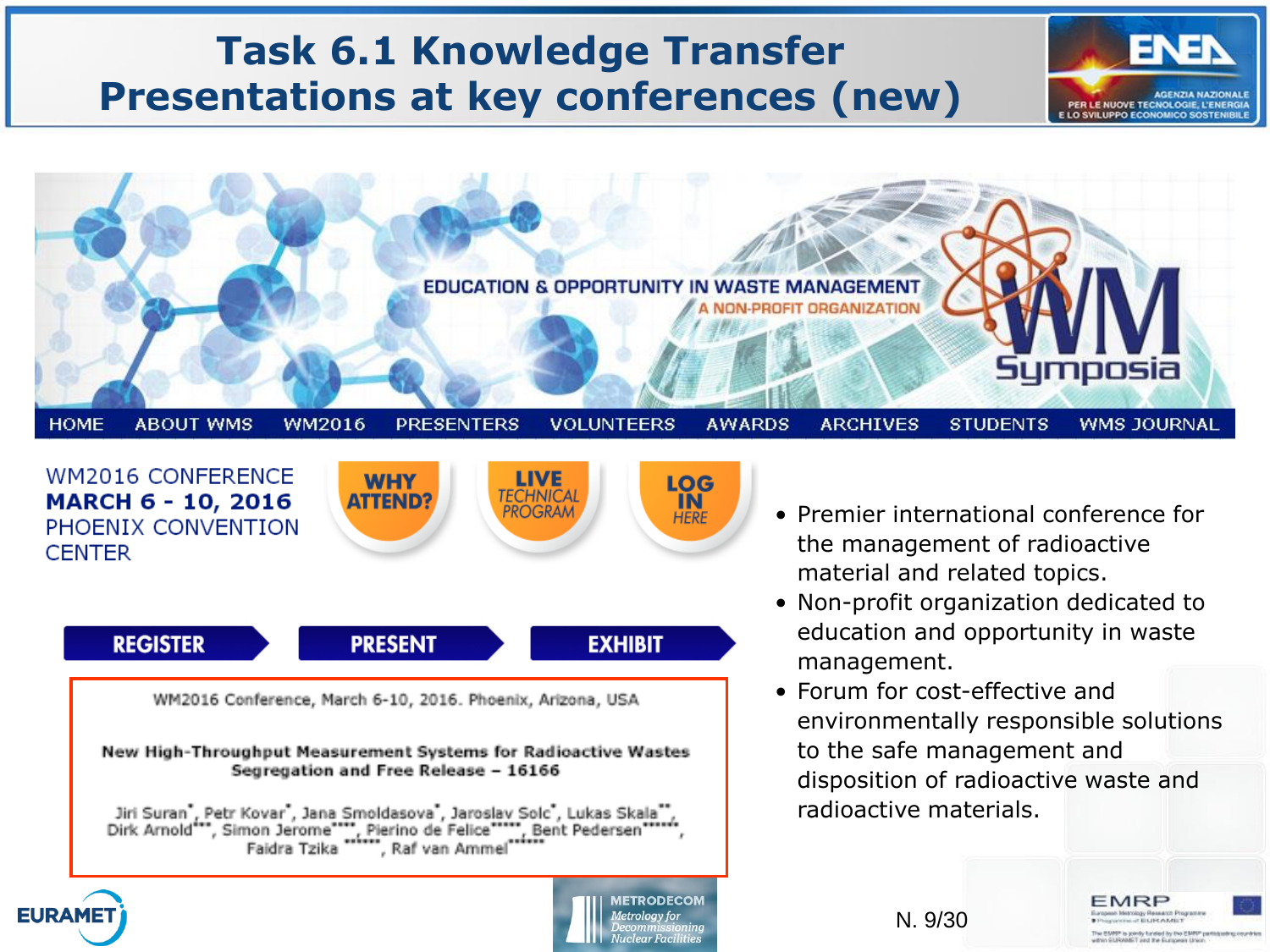#### **Task 6.1 Knowledge Transfer Presentations at key conferences (new)**



MRP

EIGRAMET Tued the Euro



#### **Sustainable Nuclear Energy Conference 2016**

12-14 April 2016 East Midlands Conference Centre, Nottingham, UK

Analysis of Samarium-151 in Samples Relevant to Radiological Characterisation of **Nuclear Decommissioning Sites** 

María García Miranda. National Physical Laboratory, UK • The conference will look at the nuclear cycle from cradle to grave with a focus on current reactor systems, future systems and fuels, advanced fuel cycles and the new challenges of decommissioning and waste management.





N. 10/30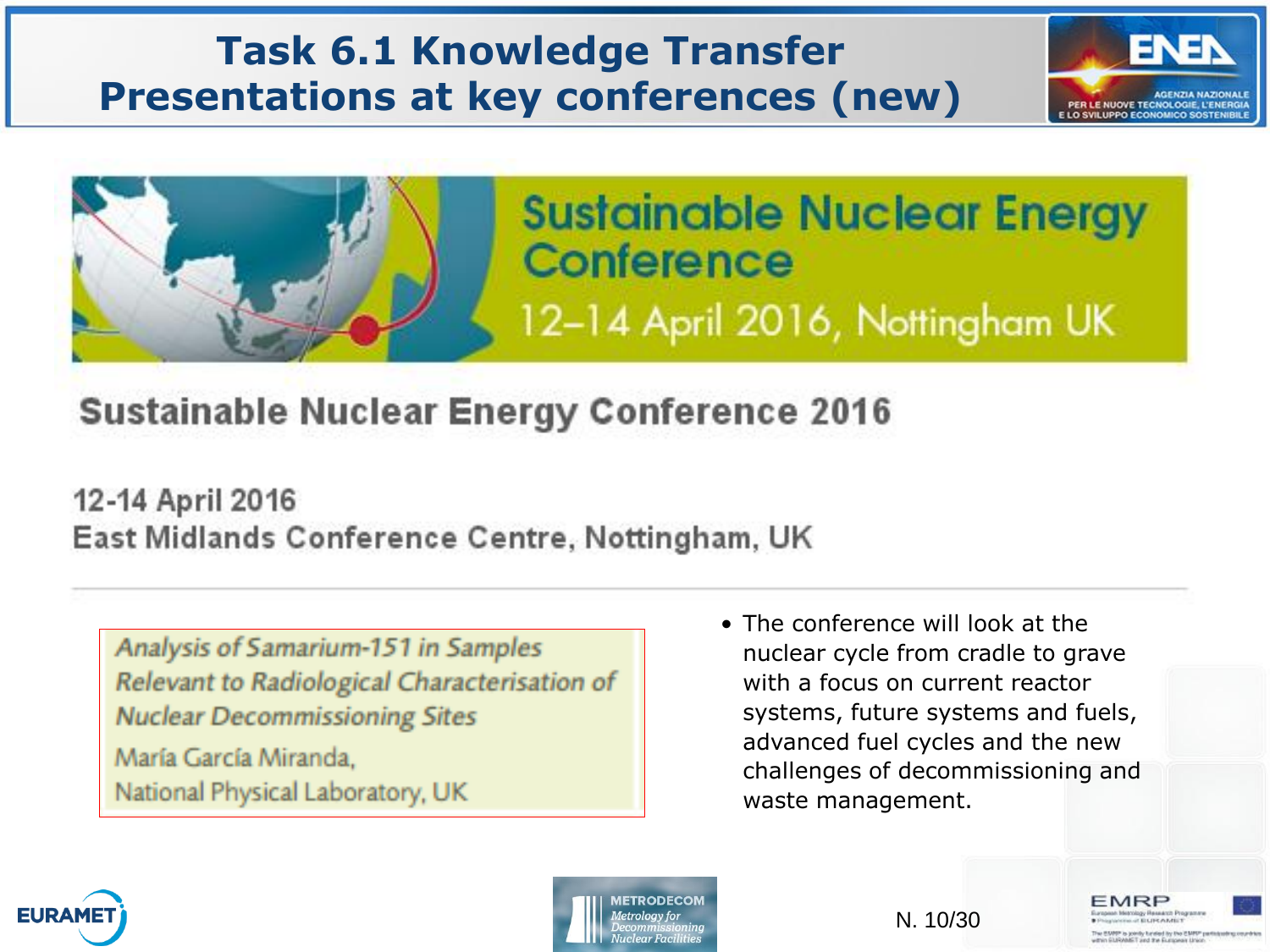#### **Task 6.1 Knowledge Transfer Presentations at key conferences (new)**



ICRM-LLRMT 2016 September 26-30, 2016 Motif Hotel Seattle, WA (USA)

- •Radiochemical Techniques
- •Applications
- •Radiometrics
- •Non-radiometric Measurements
- •Radioactive Noble Gases
- •Quality
- •Special Topics: Metrology of NORM and Monitoring Networks

[62] Development of radiochemical analysis strategies for decommissioning activities

Dr. ZAPATA-GARCÍA, Daniel (Physikalisch-Technische Bundesanstalt, PTB)

MRE

and the Euro

PER LE NUOVE TECNOLOGIE, L'ENERGIA





N. 11/30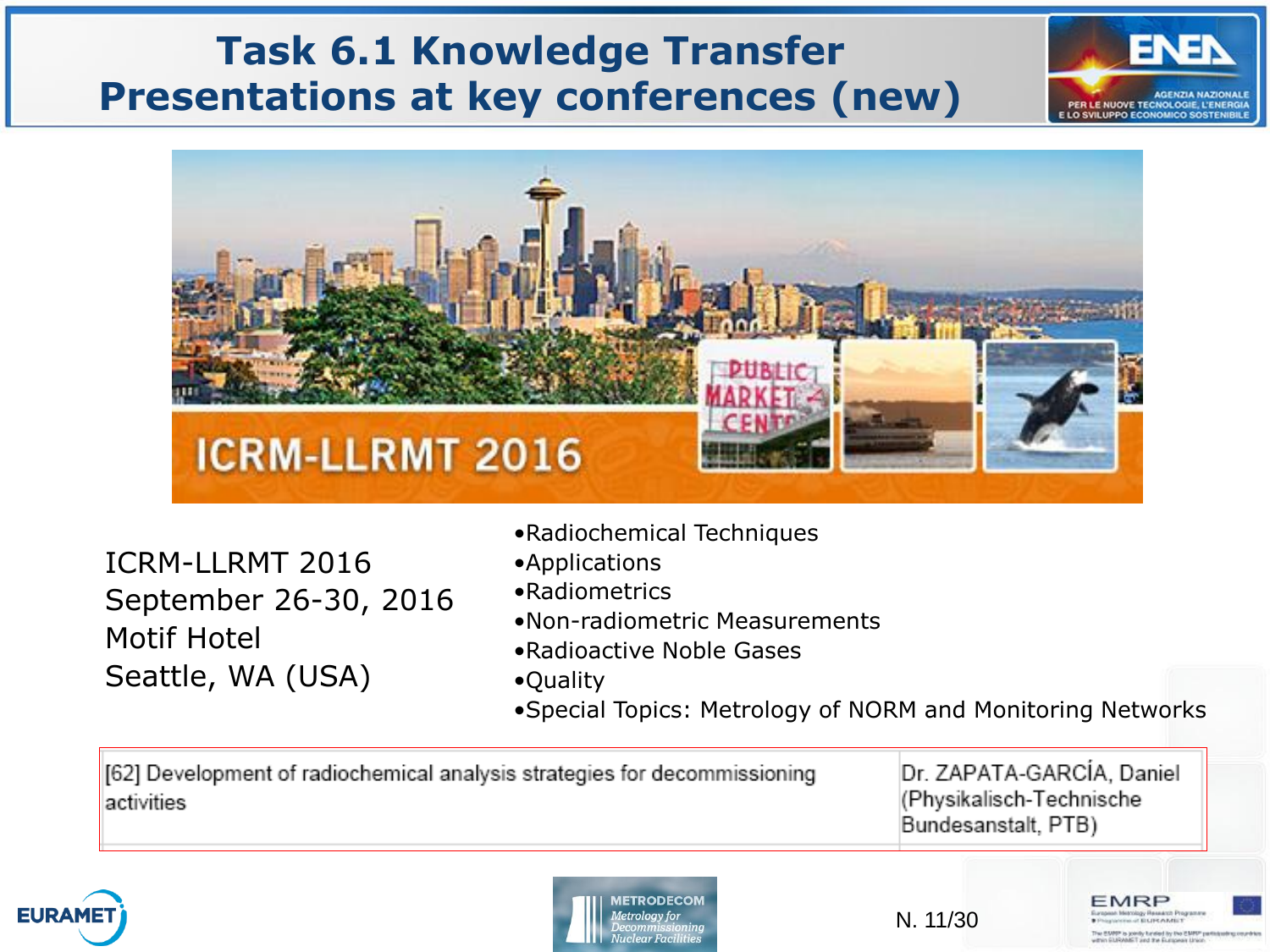#### **Task 6.1 Knowledge Transfer Peer reviewed publications**



MRP

CEUROMET EMPT is yonly brided by the EMPT parts **IST and the Euras** 

- At least 5 publications submitted to peer-reviewed scientific journals.
- Target journals:
	- Applied Radiation and Isotopes,
	- Radiation Measurements,
	- Radiation Protection and Dosimetry
	- Journal of Radioanalytical and Nuclear Chemistry
	- Metrologia.
- Papers topics already defined in each WP (7 publ. delivered in technical WPs + 5 publ. delivered in WP6)
- Clause 13.5 of the JRP-Contracts requires all authors of publications funded through a JRP to make their research publicly available through the EURAMET Open Access Repository.
- Keep Impact report sheet on the share point updated





N. 12/30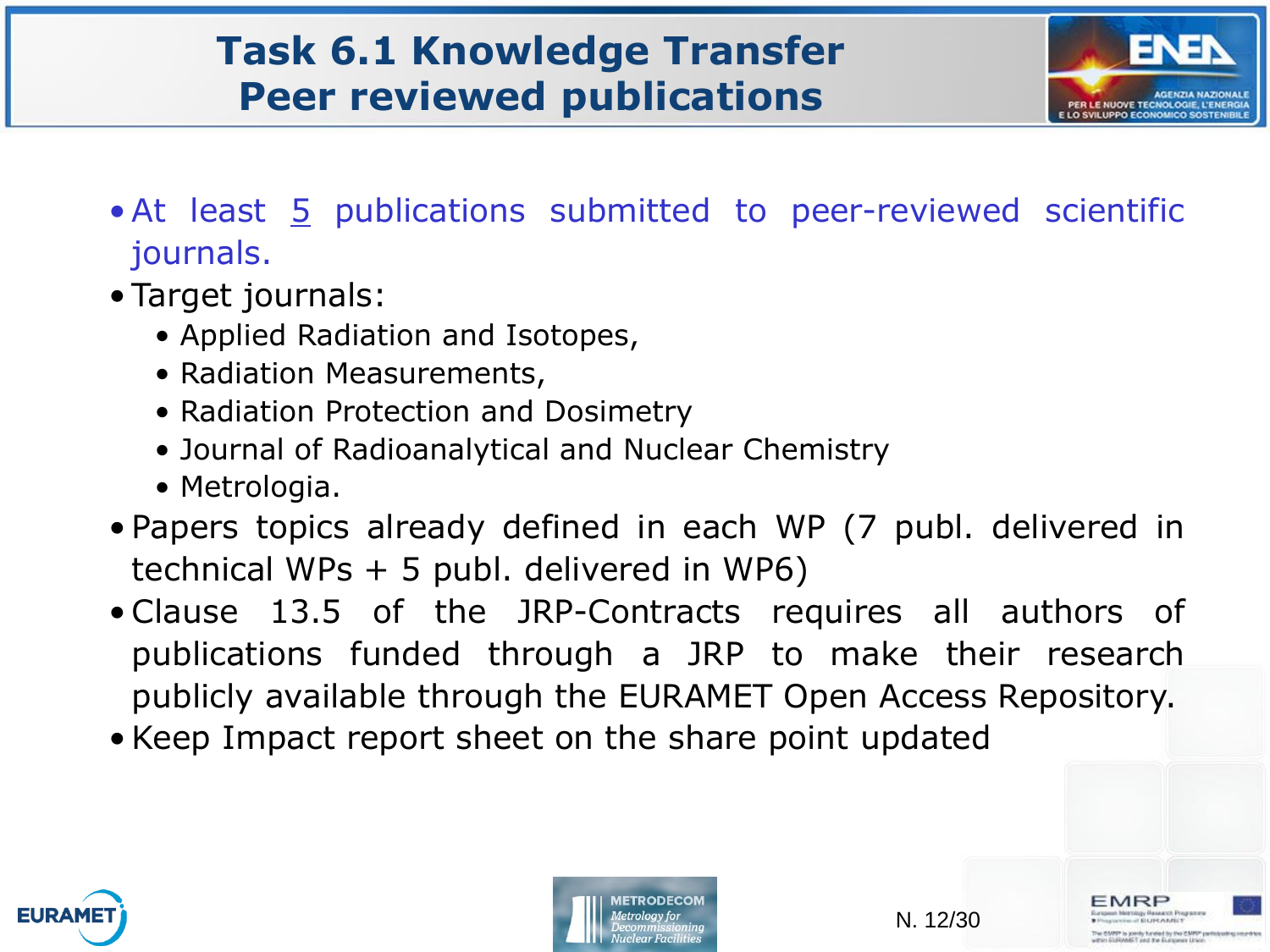#### **Task 6.1 Knowledge Transfer Peer reviewed publications**



EMRP

**Hassach Programm WARD ENDING A BANKEY** as EAMP is yondy brided by the EMPP participating on hin GLIRAMET and the European Uni-

• 3 publications already submitted to peer-reviewed scientific journals.

| No. | Type of publication                         | Author(s)                                                                                                                           | Title of publication (i.e. article / paper  <br>/ report / book chapter etc.)                                                            | Title of journal (book etc.)             | JRP-Participants involved (this list<br>should only include organsiations<br>that are authors. Please provide<br>organisation name/acronym) | <b>Publications status</b> |
|-----|---------------------------------------------|-------------------------------------------------------------------------------------------------------------------------------------|------------------------------------------------------------------------------------------------------------------------------------------|------------------------------------------|---------------------------------------------------------------------------------------------------------------------------------------------|----------------------------|
|     | Article in peer-reviewed<br><b>liournal</b> | Mikael Hult, Heiko Stroh, Gerd<br>Marissens, Faidra Tzika, Guillaume<br>Lutter, Jiri Suran, Petr Kovar, Lukas<br>Skala, Jaromír Sud | Distribution of radionuclides in an iron Applied Radiation and<br>calibration standard for a free release<br><b>measurement facility</b> | <b>Isotopes</b>                          | JRC, CMI, ENVINET                                                                                                                           | Submitted                  |
|     | Article in peer-reviewed<br><b>liournal</b> | D. Stanga?, P. De Felice, J. Keightley,<br>M. Capogni, E. Ionescu                                                                   | Modeling the transmission of beta<br>rays through thin foils in planar<br><b>a</b> eometry                                               | Applied Radiation and<br><b>Isotopes</b> | <b>IFIN-HH, ENEA, NPL</b>                                                                                                                   | Submitted                  |
|     | Article in peer-reviewed<br><b>liournal</b> | D. Stanga?, P. De Felice, J. Keightley,<br>M. Capogni, M.R. Ioan                                                                    | A Novel Method for the Activity<br>Measurement of Large-Area Beta<br>Reference Sources                                                   | Applied Radiation and<br><b>Isotopes</b> | <b>IFIN-HH, ENEA, NPL</b>                                                                                                                   | Submitted                  |

• At least 1 more publication is expected from ICRM-LLRMT 2016 conference





N. 13/30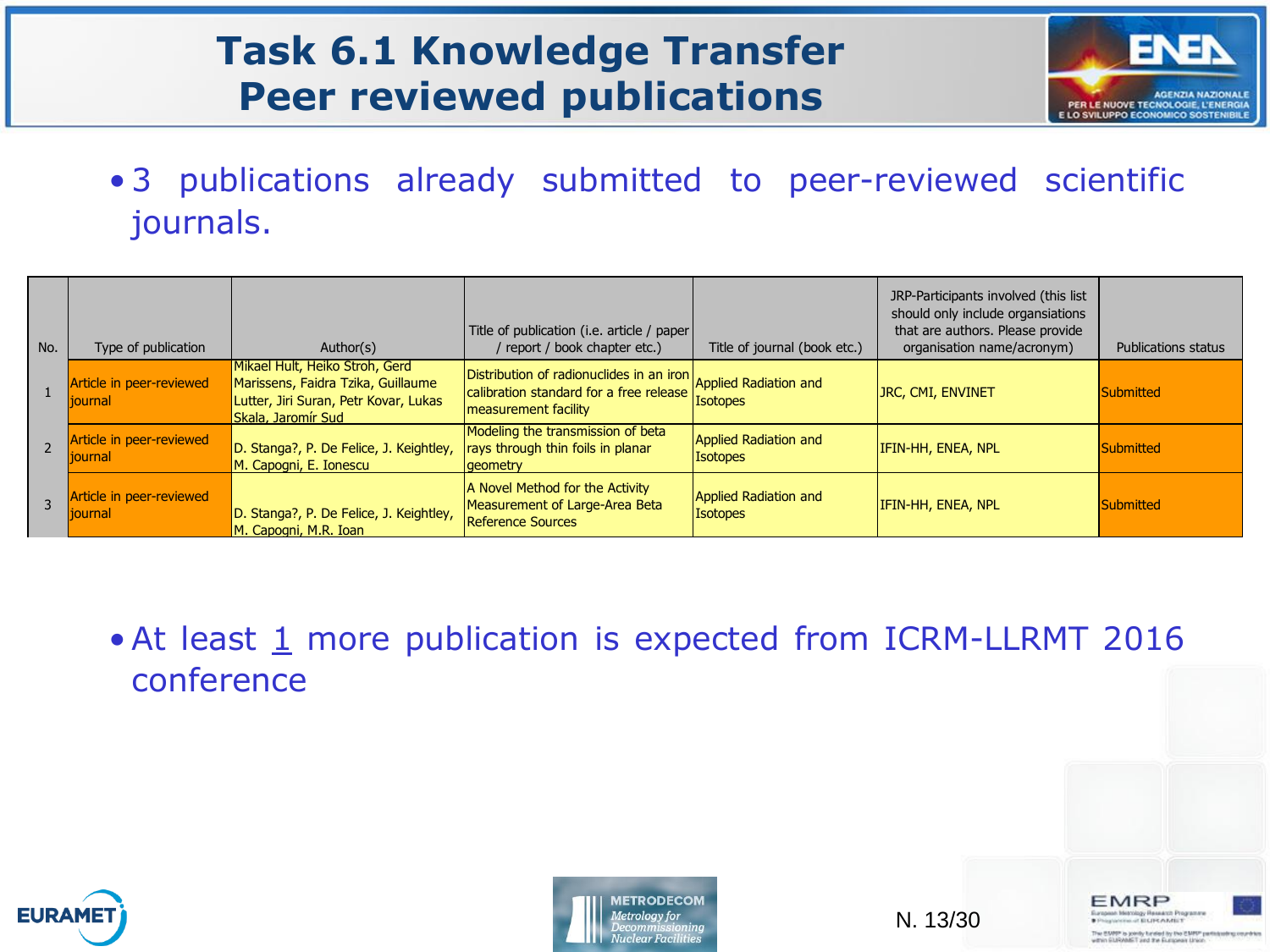#### **Task 6.1 Knowledge Transfer Good Practice Guides**



- •New methods disseminated to facilitate best practice amongst:
	- JRP-Partners,
	- end user communities,
	- other European NMIs.
- •The following Good Practice Guides will be produced:
	- a) Measurement of surface activity and mapping the contamination (IFIN-HH, ENEA) (D1.1.15);
	- b) Radionuclide Scaling Factors, based on ISO 21238:2007 (NPL, CMI, ENEA,), (D1.4.6);
	- c) Segregation measurement of solid waste (JRC, CMI, PTB) (D2.3.4);
	- d) Free release measurement (JRC) (D3.1.7).





**CT and the Euris**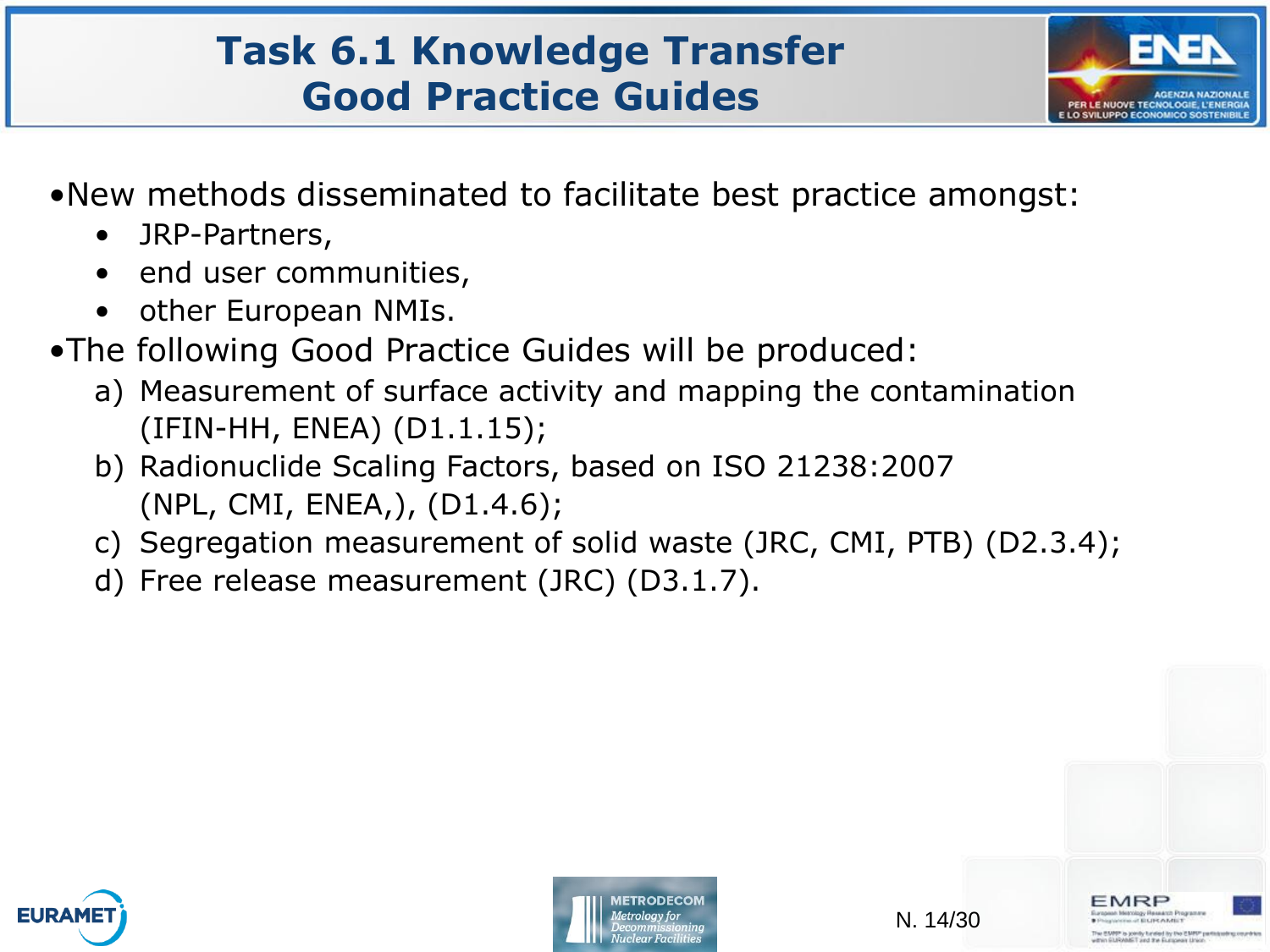#### **Task 6.1 Knowledge Transfer Press release publications**



MRP

**JERUPEAMET** EMPT is yorky british by the EMPT parties AST und the European Uni

- CMI, with support from JRP-Partners, will submit 4 articles for publication to trade journals to disseminate beyond the specialist in ionising radiation measurement.
- The press releases will be available on the JRP website.

| No. | Type of dissemination activity (event, trade<br>journal, exhibition, etc.) | Title of event / trade journal /<br>exhibition / etc.                       | Date (Month<br>and Year) of<br>event / trade<br>journal /<br>exhibition / etc. | Location (country) of<br>event / publication etc. (if<br>appropriate) | JRP-Participants involved (please<br>provide organisation name<br>/acronym) |
|-----|----------------------------------------------------------------------------|-----------------------------------------------------------------------------|--------------------------------------------------------------------------------|-----------------------------------------------------------------------|-----------------------------------------------------------------------------|
|     | Press release                                                              | Road to Nowhere/Protons for<br><b>Breakfast Blog</b>                        | September 21,<br>2015                                                          | <b>United Kingdom</b>                                                 | Michael de Podesta/NPL                                                      |
|     | Communication with the public                                              | Metrology for Decommissioning<br>Nuclear Facilities (MetroDECOM<br>Project) | October 2016                                                                   | <b>Italy</b>                                                          | Pierino De Felice/ENEA                                                      |





N. 15/30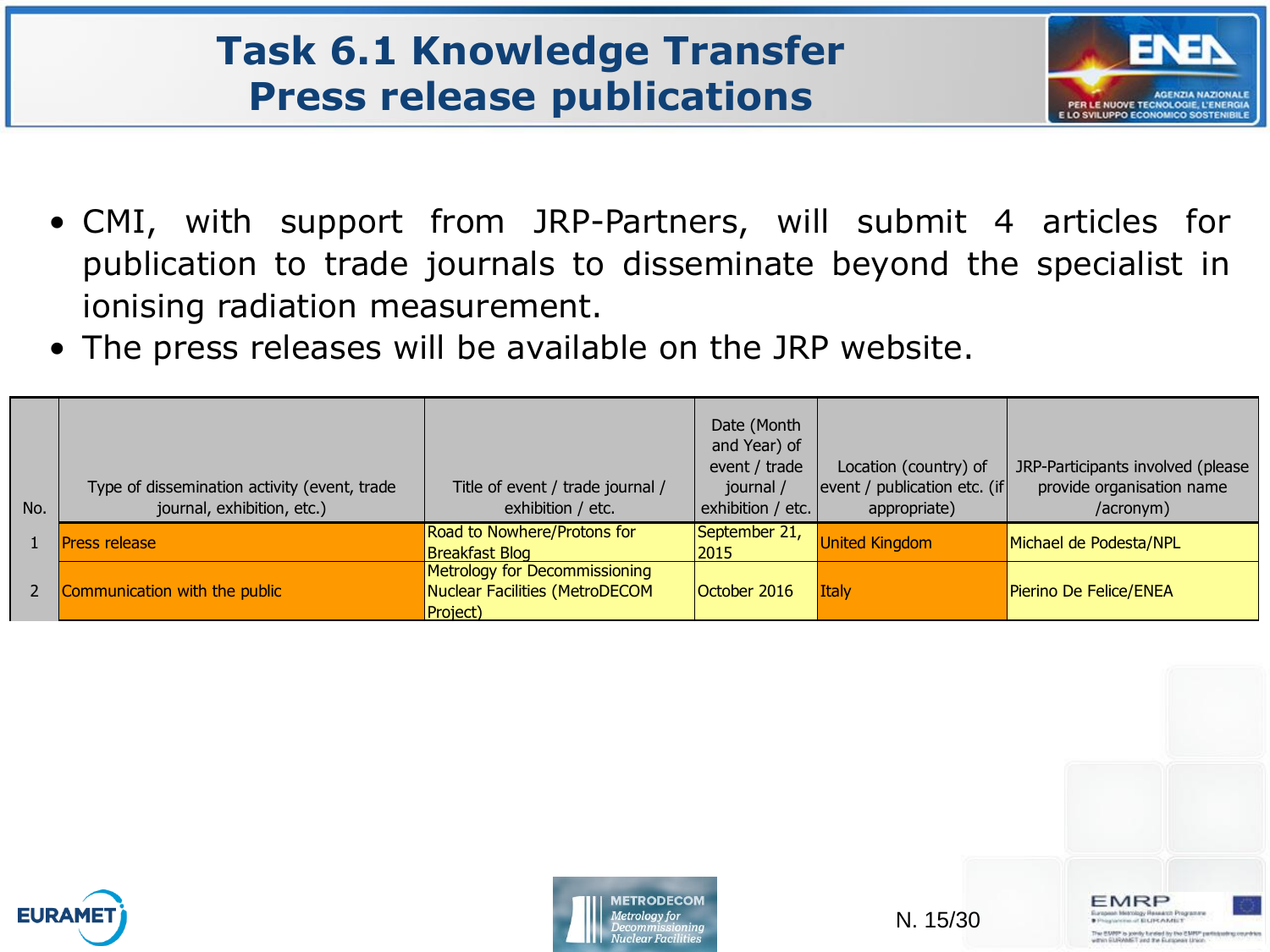#### **Task 6.1 Knowledge Transfer Standardization and technical committees**



- Information on JRP progress and results disseminated to a range of standards bodies and committees and feedback sought.
- Input (via presentations) to at least 6 Working Groups of Standards Committees.
- Written reports submitted for consideration by WG members.
- Further on-going work of national and international standardisation committees reviewed to identify the standards under development related to the JRP.
- New links sought within EU Parliament members to contribute to EU Directives and other documents.
- New work items or revision of existing standards proposed based on JRP Guidelines and findings.
- **Useful contact in the SC: Miroslav Voytchev, IRSN - France**



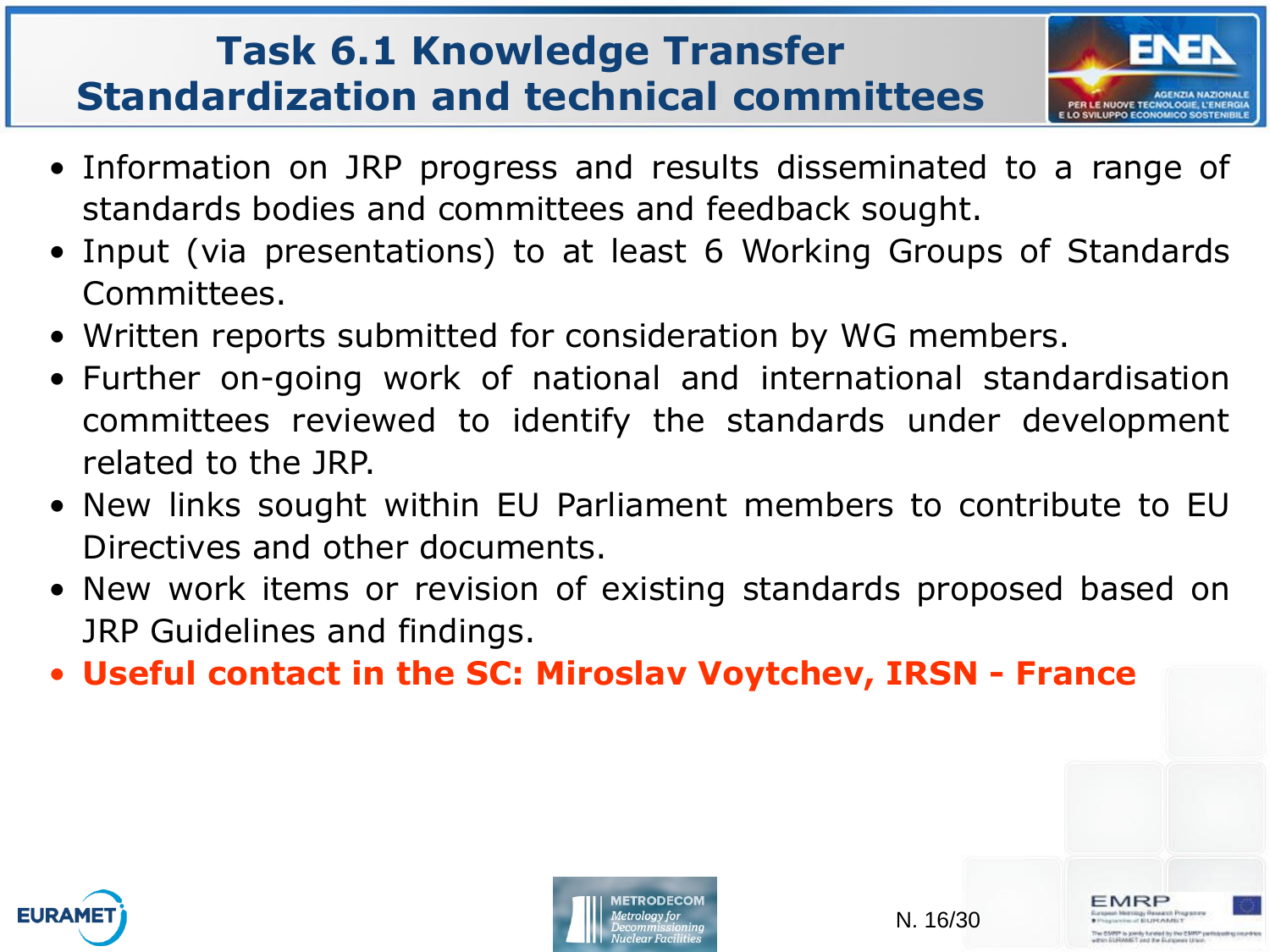### **Task 6.1 Knowledge Transfer Standardization and technical committees**



EMRP

**Heusech Program WALKER AMET** w EMPP is partly binded by the EMPP particle No 61.69AMET and the European Uni

| No.                      | Type of regulatory body                             | Name of standardisation<br>Body (CEN, ISO, IEC,<br>$etc.$ ) | Name and number of<br>Technical Committee (or)<br>equivalent)                                                                                                                              | Name and number of<br>working group, sub-<br>committee (or<br>equivalent)                                                    | Type of engagement                                                       | Date (Month and Year)<br>of meeting                                                        |
|--------------------------|-----------------------------------------------------|-------------------------------------------------------------|--------------------------------------------------------------------------------------------------------------------------------------------------------------------------------------------|------------------------------------------------------------------------------------------------------------------------------|--------------------------------------------------------------------------|--------------------------------------------------------------------------------------------|
|                          | International standards development<br>organisation | <b>IAEA</b>                                                 | Mr Vladan Ljubenov,<br>Division of Radiation,<br><b>Transport and Waste</b><br>Safety, Department of<br><b>Nuclear Safety and</b><br>Security, IAEA, Vienna<br><b>International Centre</b> | <b>IAEA Decommissioning</b><br>Safety Standards and<br><b>Supporting Publications</b><br>(Safety Reports,<br><b>TECDOCs)</b> | presentation of JRP activities/ research<br>results                      | <b>First MetroDECOM</b><br><b>Workshop</b><br>25/11/2015, Trebic,<br><b>Czech Republic</b> |
| $\overline{\phantom{0}}$ | European standards development<br>organisation      | JRC-Ispra                                                   | PhD Tatjana Bogucarska<br>and Bent Pedersen,<br>Scientific and Technical<br>Support Officer,<br>European Commission<br>JRC, Institute for<br>Transuranium Elements,<br>spra, Italy         | <b>EU Directives and</b><br>Recommendations                                                                                  | presentation of JRP activities/ research<br>results                      | <b>First MetroDECOM</b><br><b>Workshop</b><br>25/11/2015, Trebic,<br><b>Czech Republic</b> |
| 3                        | Regulatory/regulation-making/policy-<br>making body | <b>Nuclear Energy Agency</b>                                | <b>Expert Group on</b><br><b>Fukushima Waste</b><br>Management and<br>Decommissioning R&D<br>(EGRWMF)                                                                                      |                                                                                                                              | presentation of JRP activities/ research 27-28 November 2014,<br>results | Paris, France                                                                              |

- Mr Vladan Ljubenov is IAEA Waste Safety Specialist, actively involved in development of IAEA Nuclear Decommissioning Standards
- PdD Tatiana and Dr Bent Pedersen are Scientific and Technical Support Officer, European Commission, JRC, Institute for Transuranium Elements, Ispra, Italy





N. 17/30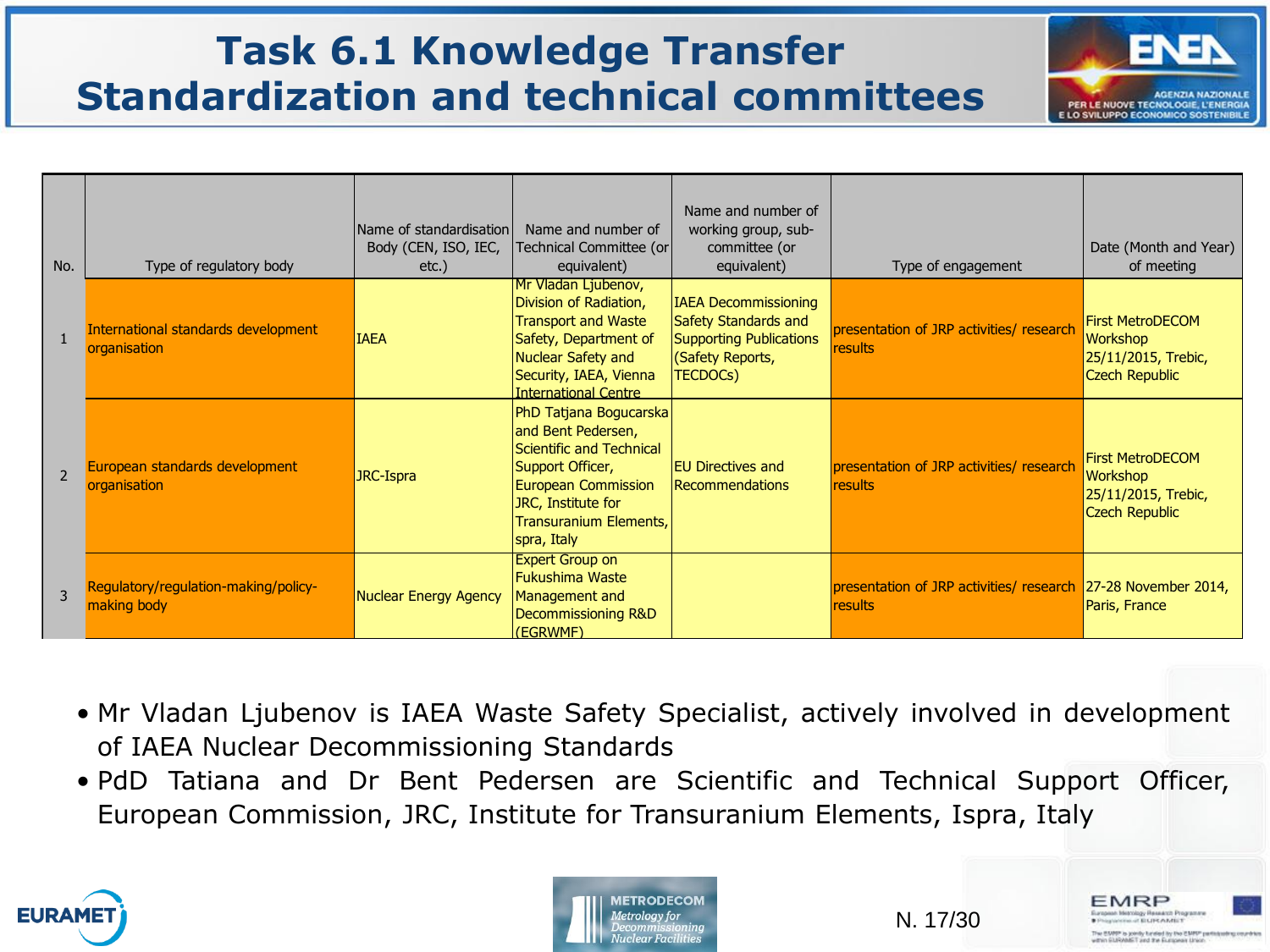#### **Task 6.1 Knowledge Transfer** ENER **Standardization and technical comm. – EU, EC AGENZIA NAZIONALE PER LE NUOVE TECNOLOGIE, L'ENERGIA<br>E LO SVILUPPO ECONOMICO SOSTENIBILE**

| <b>Standards Committee</b><br><b>Technical Committee</b><br><b>WG</b> | <b>JRP-Participants</b><br>involved | Likely area of impact / activities undertaken by JRP-Participants<br>related to standard/committee                                                                             |
|-----------------------------------------------------------------------|-------------------------------------|--------------------------------------------------------------------------------------------------------------------------------------------------------------------------------|
| EU-EC                                                                 | CMI, JRC, ENEA                      | Directive 96/29/EURATOM - Basic Safety Standards for the<br>protection of the health of workers and the general public against<br>the dangers arising from ionising radiation. |
|                                                                       |                                     | Council Directive, COM (2012) 242 - Basic Safety Standards for<br>protection against the dangers arising from exposure to ionising<br>radiation.                               |
|                                                                       |                                     | Directive 2011/70/EURATOM - Community framework for the<br>responsible and safe management of spent fuel and radioactive<br>waste.                                             |
|                                                                       |                                     | Commission Recommendation 2006/851/EURATOM - Management<br>of financial resources for the decommissioning of nuclear<br>installations, spent fuel and radioactive waste.       |





N. 18/30

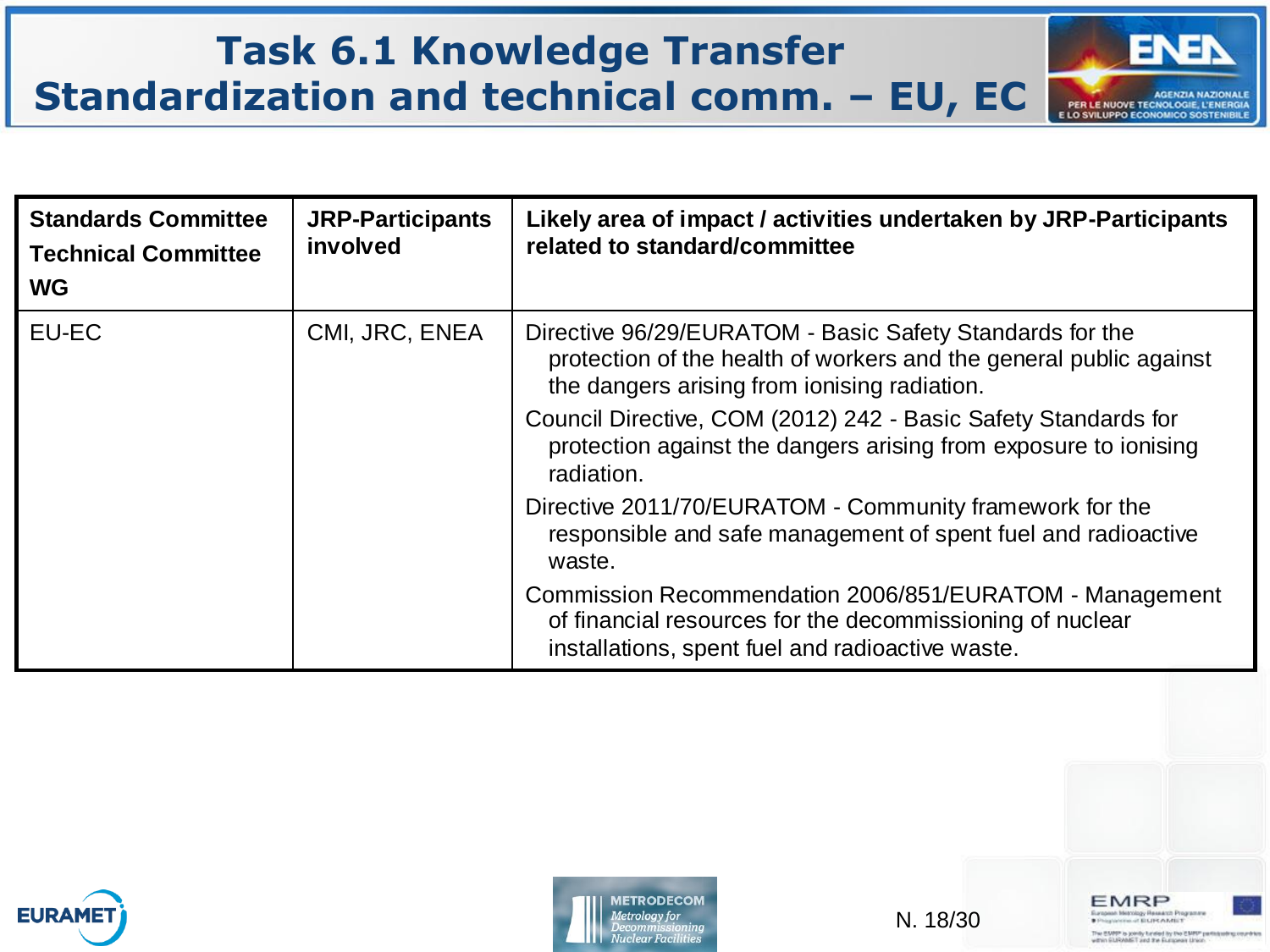### **Task 6.1 Knowledge Transfer Standardization and technical comm. – ISO**



**EMRP** 

European Metology Research Programme

The EMWP is postly brided by the EMWP pertubusing countries within EMRAMET and the European Union.

| <b>Standards Committee</b><br><b>Technical Committee</b><br><b>WG</b> | <b>JRP-Participants</b><br>involved | Likely area of impact / activities undertaken by JRP-Participants related<br>to standard/committee                                                                                |
|-----------------------------------------------------------------------|-------------------------------------|-----------------------------------------------------------------------------------------------------------------------------------------------------------------------------------|
| ISO/TC85                                                              | CEA, ENEA, JRC,<br><b>PTB</b>       | ISO 21238:2007 - Scaling factor method to determine the radioactivity of low-<br>and intermediate-level radioactive waste packages generated at nuclear<br>power plants.          |
|                                                                       |                                     | ISO/CD 7503-1, Measurement of radioactivity - Measurement and evaluation<br>of surface contamination -- Part 1: General principles.                                               |
|                                                                       |                                     | ISO 7503-1:1988, Evaluation of surface contamination -- Part 1: Beta-<br>emitters (maximum beta energy greater than 0,15 MeV) and alpha-<br>emitters.                             |
|                                                                       |                                     | ISO/CD 7503-2, Measurement of radioactivity - Measurement and evaluation<br>of surface contamination -- Part 2: Test method using wipe-test samples.                              |
|                                                                       |                                     | ISO 7503-2:1988, Evaluation of surface contamination -- Part 2: Tritium<br>surface contamination.                                                                                 |
|                                                                       |                                     | ISO 7503-3:1996, Evaluation of surface contamination -- Part 3: Isomeric<br>transition and electron capture emitters, low energy beta-emitters (E<br>betamax less than 0,15 MeV). |
|                                                                       |                                     | ISO/CD 7503-3, Measurement of radioactivity - Measurement and evaluation<br>of surface contamination -- Part 3: Apparatus calibration.                                            |
|                                                                       |                                     | ISO/CD 8769, Reference sources -- Calibration of surface contamination<br>monitors -- Alpha, beta and photon emitters.                                                            |
|                                                                       |                                     | ISO 8769:2010, Reference sources -- Calibration of surface contamination<br>monitors -- Alpha, beta and photon emitters.                                                          |
|                                                                       |                                     | ISO 11932:1996 - Activity measurements of solid materials considered for<br>recycling, re-use or disposal as non-radioactive waste.                                               |



**METRODECOM Metrology** for Decommissioning<br>Nuclear Facilities

N. 19/30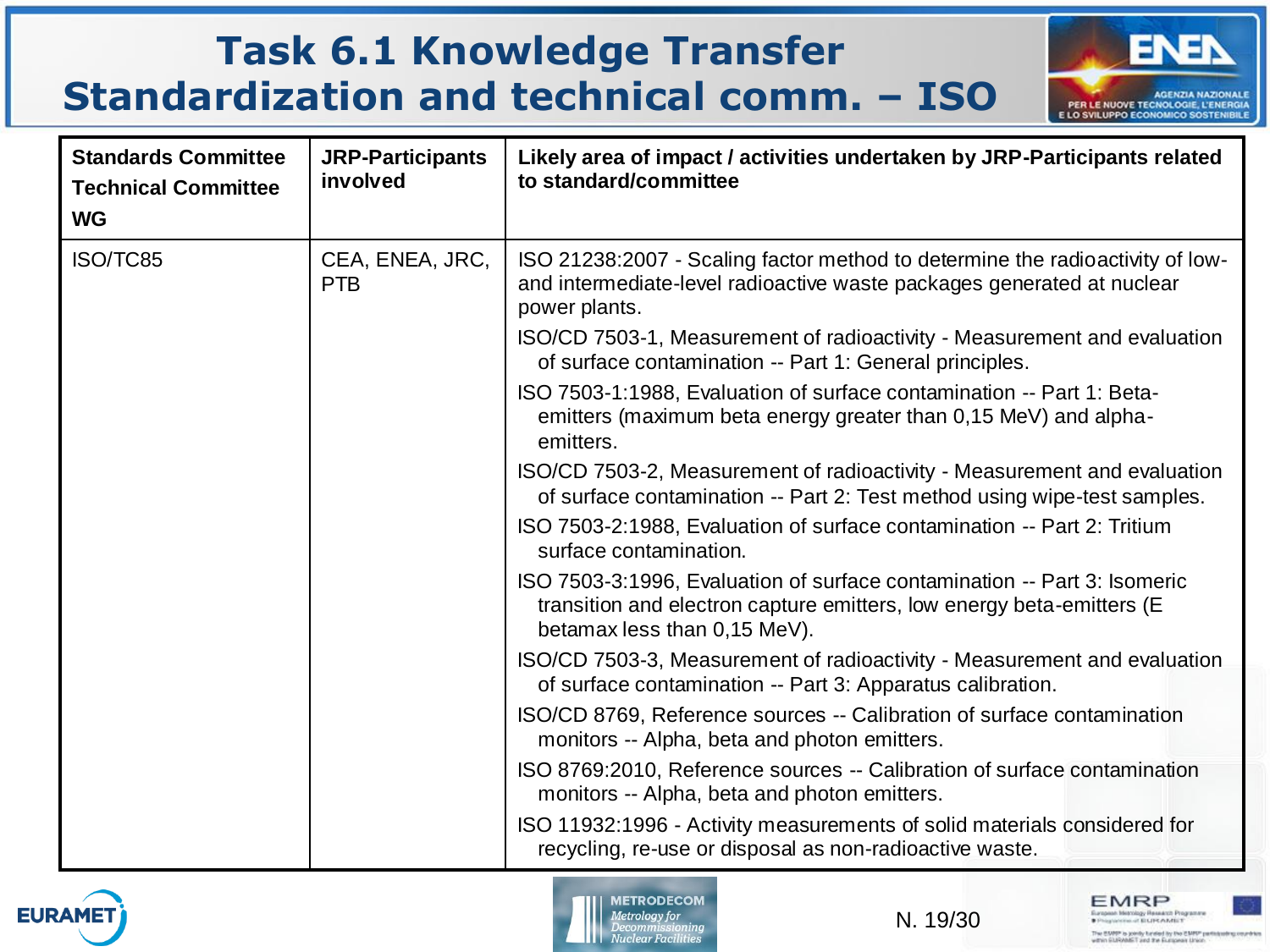#### **Task 6.1 Knowledge Transfer Standardization and technical comm. – IEC**



| <b>Standards Committee</b><br><b>Technical Committee</b><br><b>WG</b>    | JRP-<br><b>Participants</b><br>involved | Likely area of impact / activities undertaken by JRP-Participants related to<br>standard/committee                                                                                                                                                                                                                                                                                                                                                                                                                                                                                                                                                                                                                                                                                                                                                                                                                                                                                                                                                                                                                                                                                                                                                                                                                                                                             |
|--------------------------------------------------------------------------|-----------------------------------------|--------------------------------------------------------------------------------------------------------------------------------------------------------------------------------------------------------------------------------------------------------------------------------------------------------------------------------------------------------------------------------------------------------------------------------------------------------------------------------------------------------------------------------------------------------------------------------------------------------------------------------------------------------------------------------------------------------------------------------------------------------------------------------------------------------------------------------------------------------------------------------------------------------------------------------------------------------------------------------------------------------------------------------------------------------------------------------------------------------------------------------------------------------------------------------------------------------------------------------------------------------------------------------------------------------------------------------------------------------------------------------|
| <b>IEC/TC45: Nuclear</b><br>instrumentation and<br><b>CENNELEC/TC 45</b> | ENEA, JRC,<br><b>PTB</b>                | The following Standards and projects are relevant to the JRP objectives:<br>IEC 60325: 2002-06-13 - Radiation protection instrumentation - Alpha, beta and<br>alpha/beta (beta energy >60 keV) contamination meters and monitors.<br>IEC 60532: 2010-08-31 - Radiation protection instrumentation - Installed dose rate<br>meters, warning assemblies and monitors - X and gamma radiation of energy between<br>50 keV and 7 MeV.<br>IEC 60846-1: 2009-04-07 - Radiation protection instrumentation - Ambient and/or<br>directional dose equivalent (rate) meters and/or monitors for beta, X and gamma<br>radiation - Part 1: Portable workplace and environmental meters and monitors.<br>IEC 60846-2: 2007-07-10 - Radiation protection instrumentation - Ambient and/or<br>directional dose equivalent (rate) meters and/or monitors for beta, X and gamma<br>radiation - Part 2: High range beta and photon dose and dose rate portable instruments<br>for emergency radiation protection purposes.<br>IEC 61275: 2013-05-24 - Radiation protection instrumentation - Measurement of discrete<br>radionuclides in the environment - In situ photon spectrometry system using a<br>germanium detector.<br>IEC 62438: 2010-03-18 - Radiation protection instrumentation - Mobile instrumentation for<br>the measurement of photon and neutron radiation in the environment. |
|                                                                          |                                         | IEC/TR 62461: 2006-12-14 - Radiation protection instrumentation - Determination of<br>uncertainty in measurement.<br>IEC 61239: 1993-07-29 - Nuclear instrumentation - Portable gamma radiation meters and<br>spectrometers used for prospecting - Definitions, requirements and calibration.                                                                                                                                                                                                                                                                                                                                                                                                                                                                                                                                                                                                                                                                                                                                                                                                                                                                                                                                                                                                                                                                                  |





N. 20/30

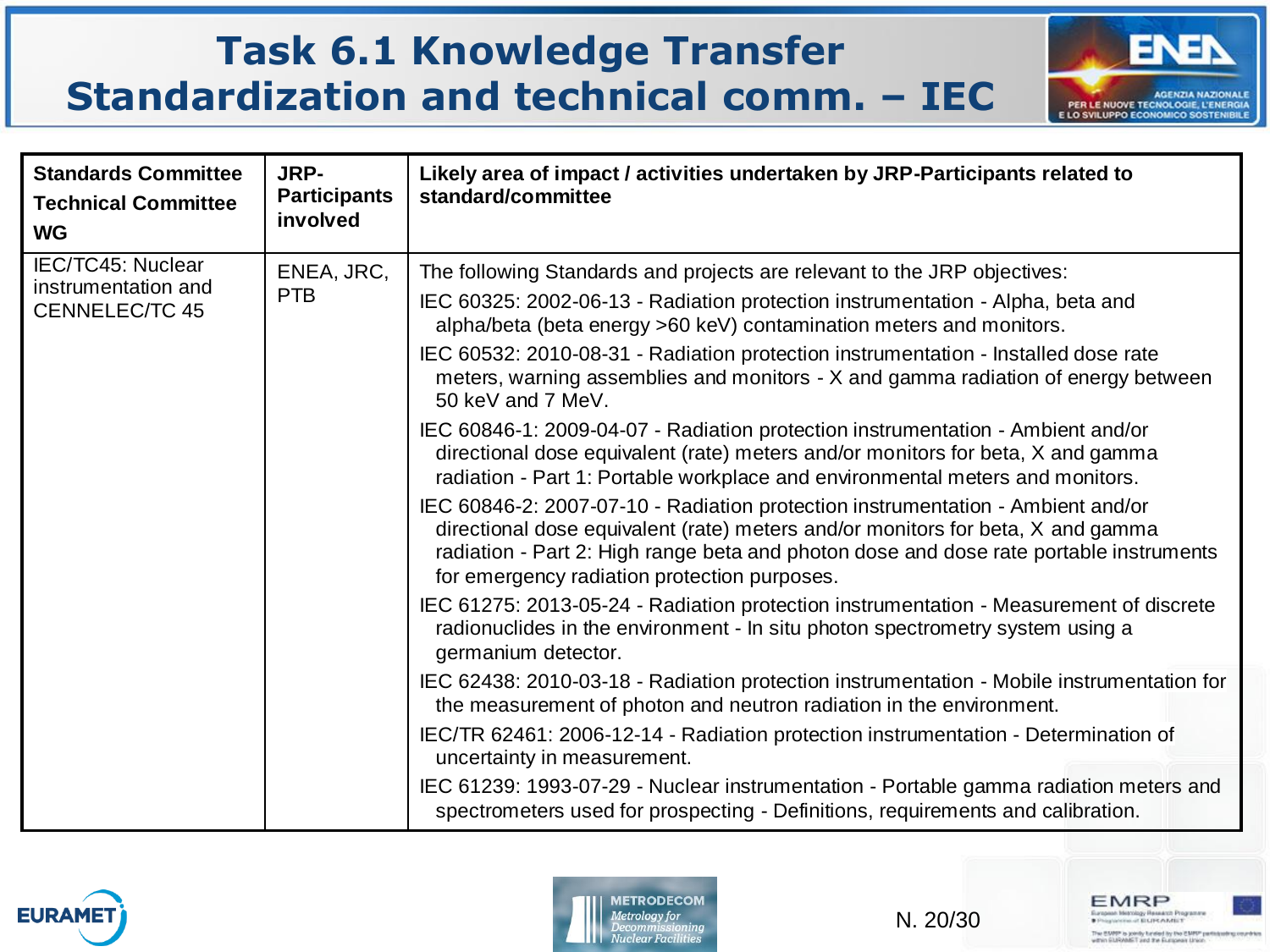# **Task 6.1 Knowledge Transfer Standardiz. and technical comm. - CEN/IAEA**



| <b>Standards Committee</b><br><b>Technical Committee</b><br><b>WG</b> | <b>JRP-Participants</b><br>involved | Likely area of impact / activities undertaken by JRP-Participants<br>related to standard/committee                                                                                                                                                                                                                                                                                                                                                                                                                                                                                                                                                                                                                                                                                                                                                                                                                                                           |
|-----------------------------------------------------------------------|-------------------------------------|--------------------------------------------------------------------------------------------------------------------------------------------------------------------------------------------------------------------------------------------------------------------------------------------------------------------------------------------------------------------------------------------------------------------------------------------------------------------------------------------------------------------------------------------------------------------------------------------------------------------------------------------------------------------------------------------------------------------------------------------------------------------------------------------------------------------------------------------------------------------------------------------------------------------------------------------------------------|
| <b>CEN</b>                                                            | CMI, JRC                            | CEN/TR 16176:2011 - Characterisation of waste - Screening<br>methods for elemental composition by X-ray fluorescence<br>spectrometry for on-site verification.                                                                                                                                                                                                                                                                                                                                                                                                                                                                                                                                                                                                                                                                                                                                                                                               |
| <b>IAEA</b>                                                           | CMI, JRC                            | The following Standards and projects are relevant to the JRP<br>objectives:<br>IAEA Joint convention on the safety of spent fuel management and<br>on the safety of radioactive waste management.<br>IAEA Safety Standards Series No. NS-G-2.7, Radiation protection<br>and radiation waste management in the operation of nuclear power<br>plants Safety Guide, 2002.<br>IAEA Safety Standards Series No. GSR Part 5, Predisposal<br>management of radioactive waste, 2009.<br>IAEA Safety Standards Series No. SSR-5, Disposal of radioactive<br>waste, 2011.<br>IAEA Safety Standards Series No. GS-G-3.3, The management<br>system for the processing, handling and storage of radioactive<br>waste, 2008.<br>IAEA Safety Standards Series No. WS-G-2.5, Predisposal<br>management of low and intermediate level radioactive waste Safety<br>Guide, 2009.<br>IAEA TECDOC-1537, Strategy and Methodology for Radioactive<br>Waste Characterisation, 2007. |





N. 21/30

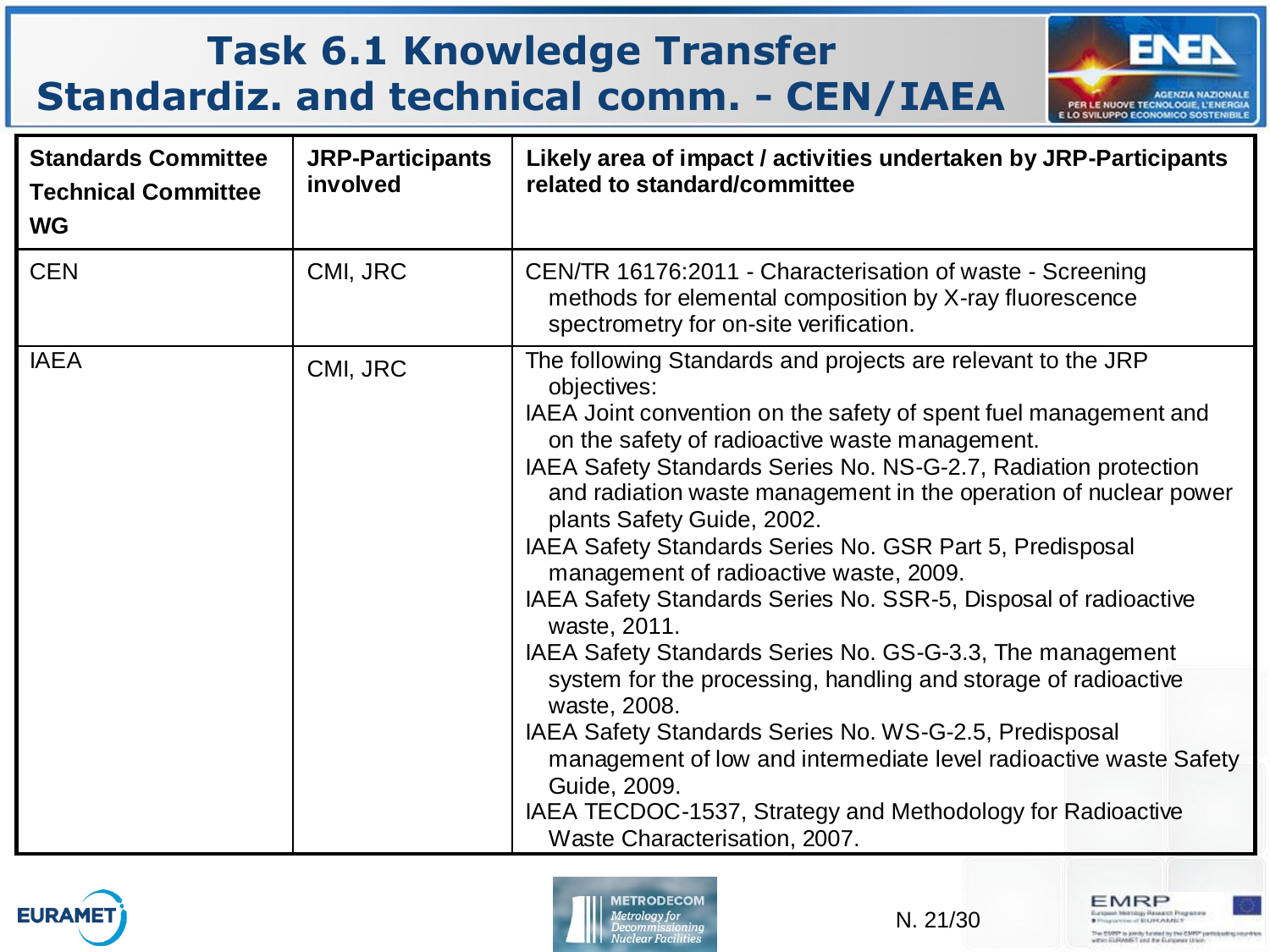#### **Task 6.1 Knowledge Transfer Standardization and technical comm. - Others**





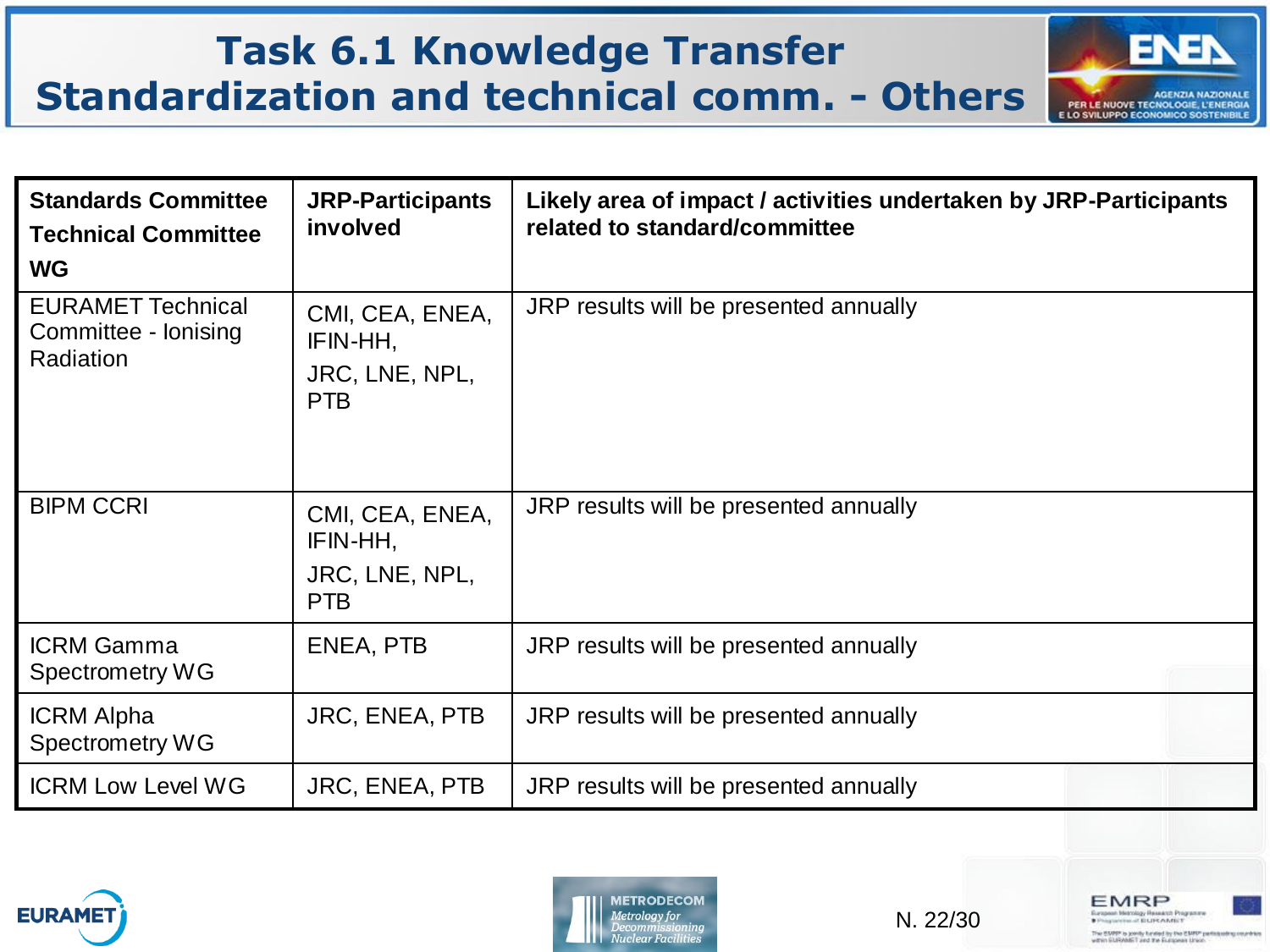#### **Task 6.1 Knowledge Transfer Workshops**



- •At least 3 one-day specialised workshops, outside the General Project Meetings.
- •Aim: Create awareness among users and stakeholders, get feedback, present specific problems and results.
- •The workshops: information exchange platform between JRP-Partners, stakeholders, including the JRP SC and end-users.
- •Target audience: representatives from national, European and international stakeholders and end-user communities.
- •The workshops will be advertised through the JRP website, oral announcements, distribution of flyers at conferences and meetings, emails.
- •Feedback from outside the JRP-Consortium will help to optimise the JRP work continuously.





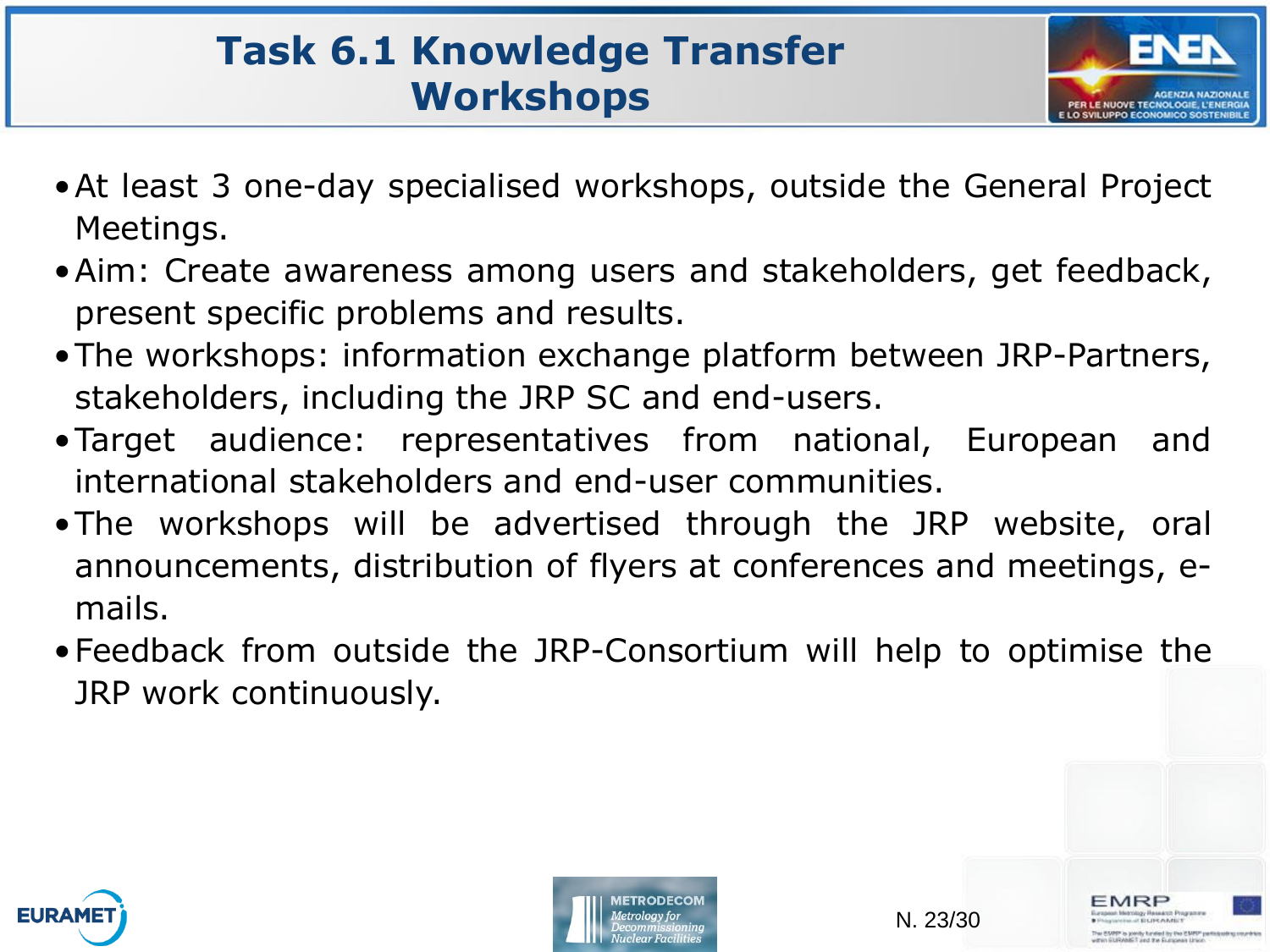#### **Task 6.1 Knowledge Transfer Workshops - Sequence**



MRP

CEUROMET IF in transfer fundament for their FAMEP capab **CT and the Eurist** 

- •First workshop, following kick-off meeting. JRP information about main objectives, discuss initial needs and ideas with stakeholders. Target number of attendees: 10-20.
- •Second workshop open to all stakeholders and representatives of NMIs and DIs from EU and candidate countries not participating in the JRP. Preliminary results and feedback.

Target number of attendees: 20-30.

• Third workshop in association with a one-day training course using contacts throughout European networks concerned with decommissioning programmes. Measurement procedures for decommissioning operators. Final presentation of the JRP results and feedback on possible future technical developments and ways to extend the JRP impact over the JRP duration. Target number of attendees: 20-30.





N. 24/30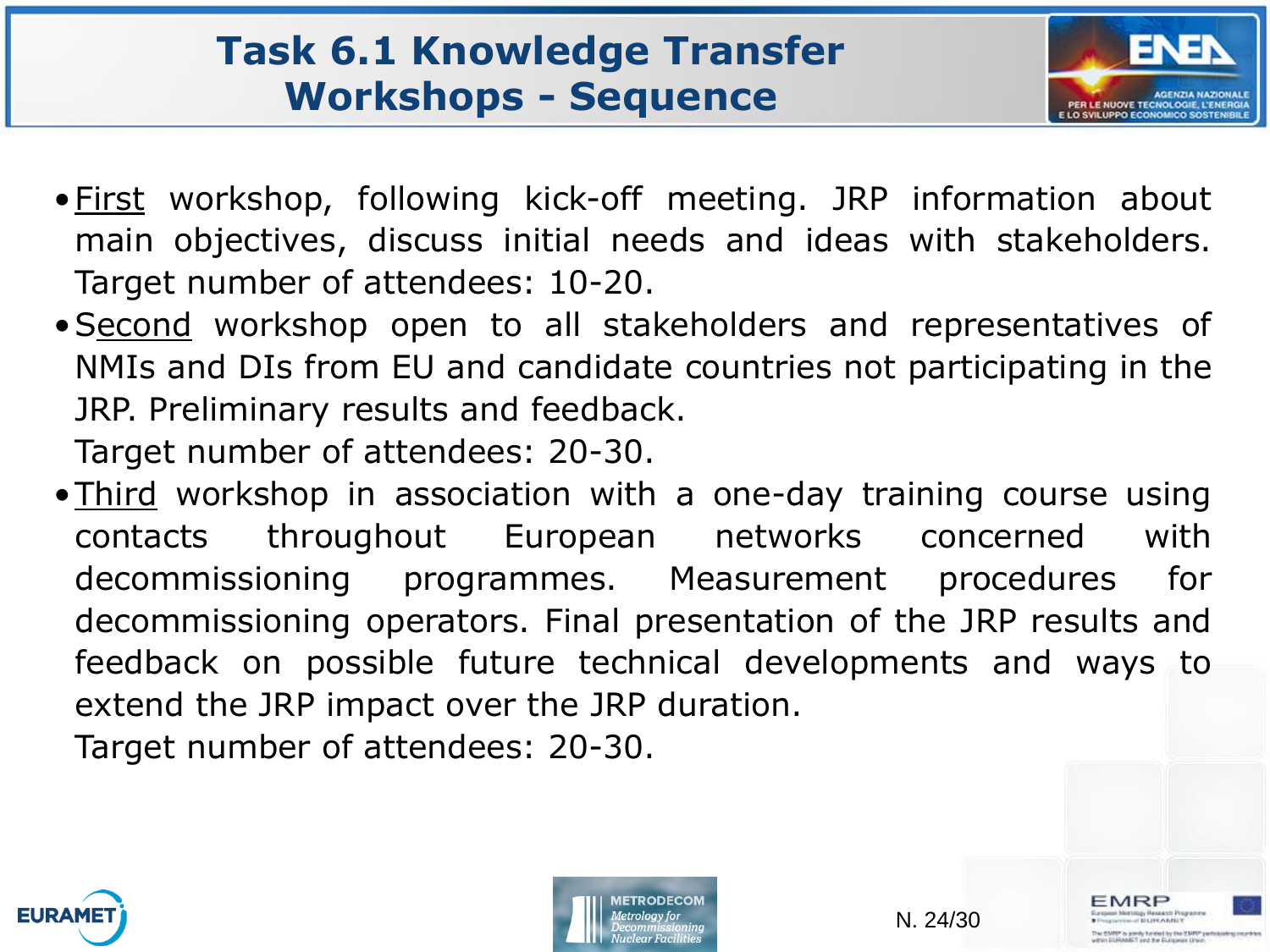# **Task 6.2 Training Training Course**



- •JRC and NPL will organise a one, or two days training course held in conjunction with the third workshop, near the end of the JRP (Aug 17) to disseminate final JRP results to end users.
- •Course targeted at decommissioning network operators
- •Focus on:
	- novel instrumentation,
	- protocols and measurement procedures developed by the JRP.
- •Training material will be provided.
- •Representatives of measurement systems manufacturers invited.
- •Publicity ensured through the JRP website and at EURAMET TC-IR meeting.



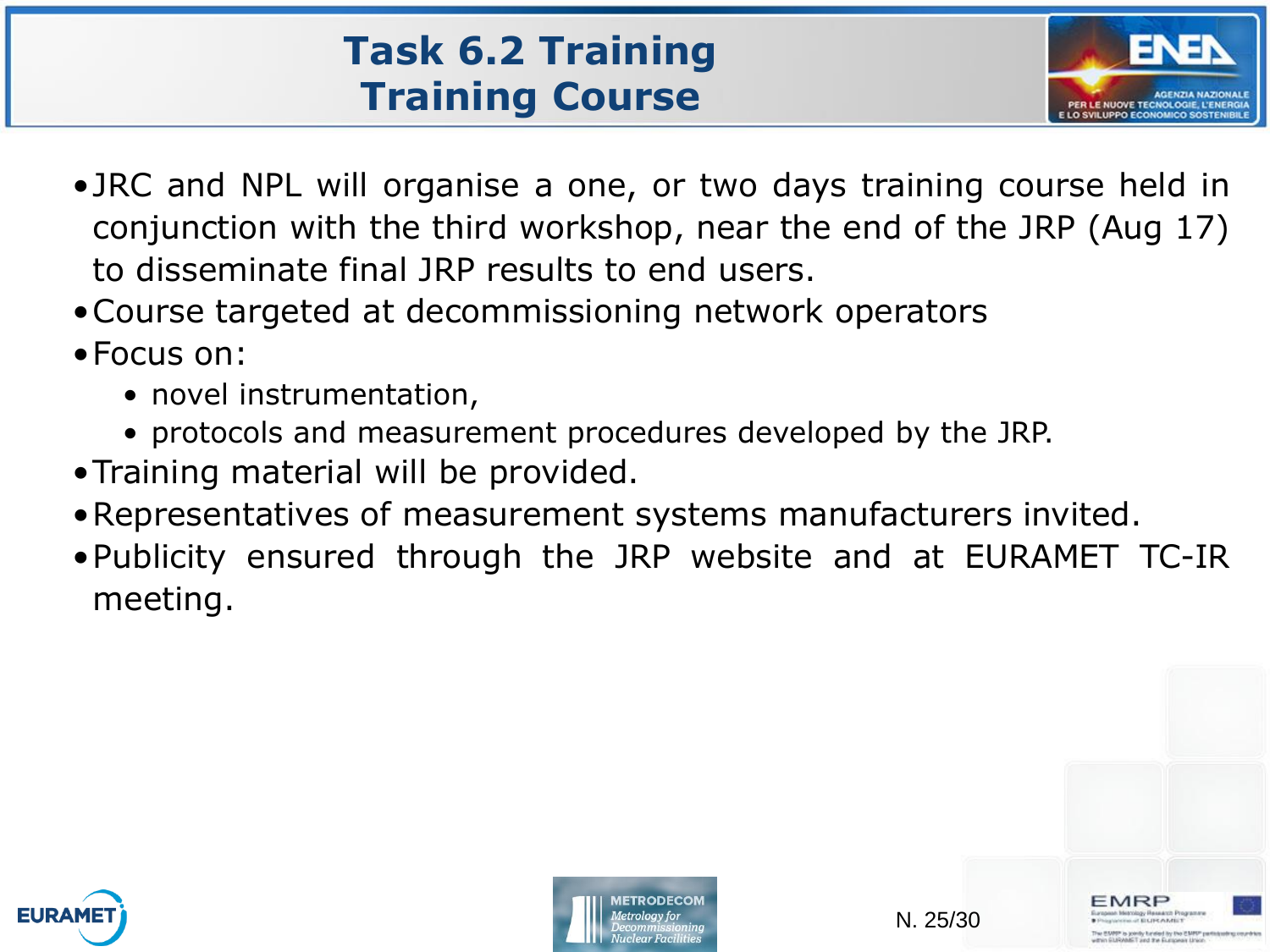#### **Task 6.2 Training Summer school**



•JRC and ENEA will provide at least 2 lectures at the International Summer School on "Operational Issues in Radioactive Waste Management and Nuclear Decommissioning" (www.RadioactiveWasteManagement.org) periodically organised by the JRC.





N. 26/30

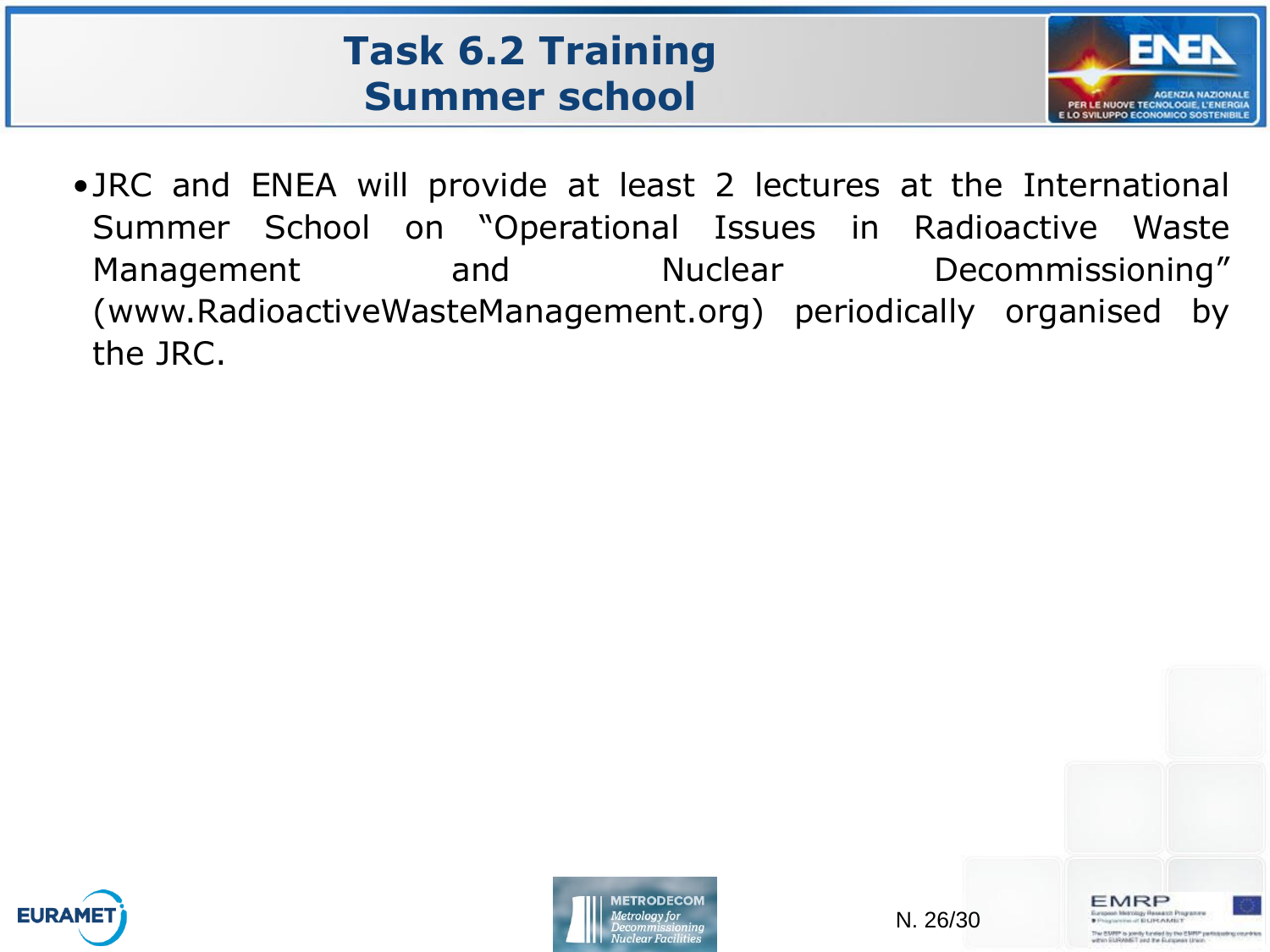#### **Task 6.2 Additional Training**



#### •Outside the JRP Protocol, in occasion of JRP meetings

| No. | Type of training and audience e.g. course, one-to-one, etc.<br>for JRP participants (internal) or non-JRP audience<br>(external) | Title of training                                                                                                      | Date (Month and<br>Year) of training | Location (country) of<br>training |
|-----|----------------------------------------------------------------------------------------------------------------------------------|------------------------------------------------------------------------------------------------------------------------|--------------------------------------|-----------------------------------|
|     | One-to-one training for JRP-Consortium                                                                                           | <b>GPM/PMB</b> meeting                                                                                                 | Sep 12, 2014                         | <b>Czech Republic</b>             |
|     | One-to-one training for JRP-Consortium                                                                                           | <b>GPM/PMB</b> meeting                                                                                                 | March 4-5, 2015                      | <b>United Kingdom</b>             |
|     | One-to-one training for JRP-Consortium                                                                                           | <b>GPM/PMB</b> meeting                                                                                                 | Sep 15-17, 2015                      | Finland                           |
| 4   | One-to-one training for external (non-JRP) audience                                                                              | Metrology for decommissioning nuclear facilities                                                                       | February 17, 2016                    | <b>Belgium</b>                    |
| 5.  | Training course/workshop for external (non-JRP) audience                                                                         | Development of optical alpha detection in GIFT-<br>CBRN and MetroDECOM projects - Present status<br>and future outlook | December 9, 2015                     | Germany                           |





N. 27/30

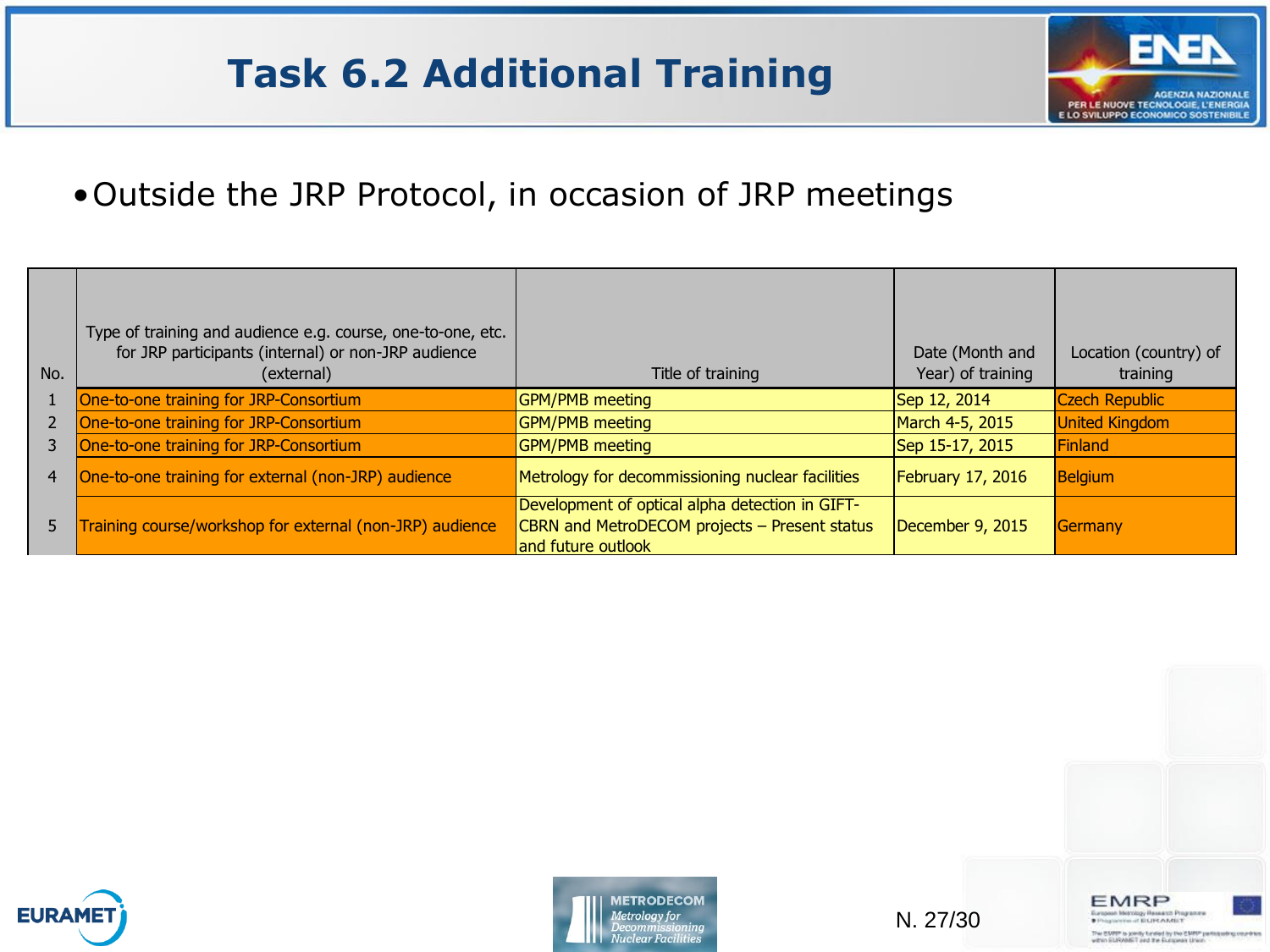#### **Task 6.2 Training Scientific visits**



- •ENEA will assure at least 3 short-term technical visits of JRP-Partner scientists to other JRP-Partners.
- •Aim: facilitate training and knowledge transfer between JRP-Partners.
- •CMI and JRP-Partners will apply for early-stage researchers mobility grants.

|           |                                       | Date & place of technical   |               | Deliverable number related | JRP-Participants   |
|-----------|---------------------------------------|-----------------------------|---------------|----------------------------|--------------------|
| <b>No</b> | Purpose of technical visit            | visit                       | Numer of days | (if appropriate)           | involved           |
|           |                                       |                             |               |                            |                    |
|           | Development of surface contanimantion | <b>ENEA 12-16th October</b> |               |                            | Doru Stanga, Marco |
|           | standards and measurement methods     | 2015                        |               | WP <sub>1</sub>            | Capogni            |





N. 28/30

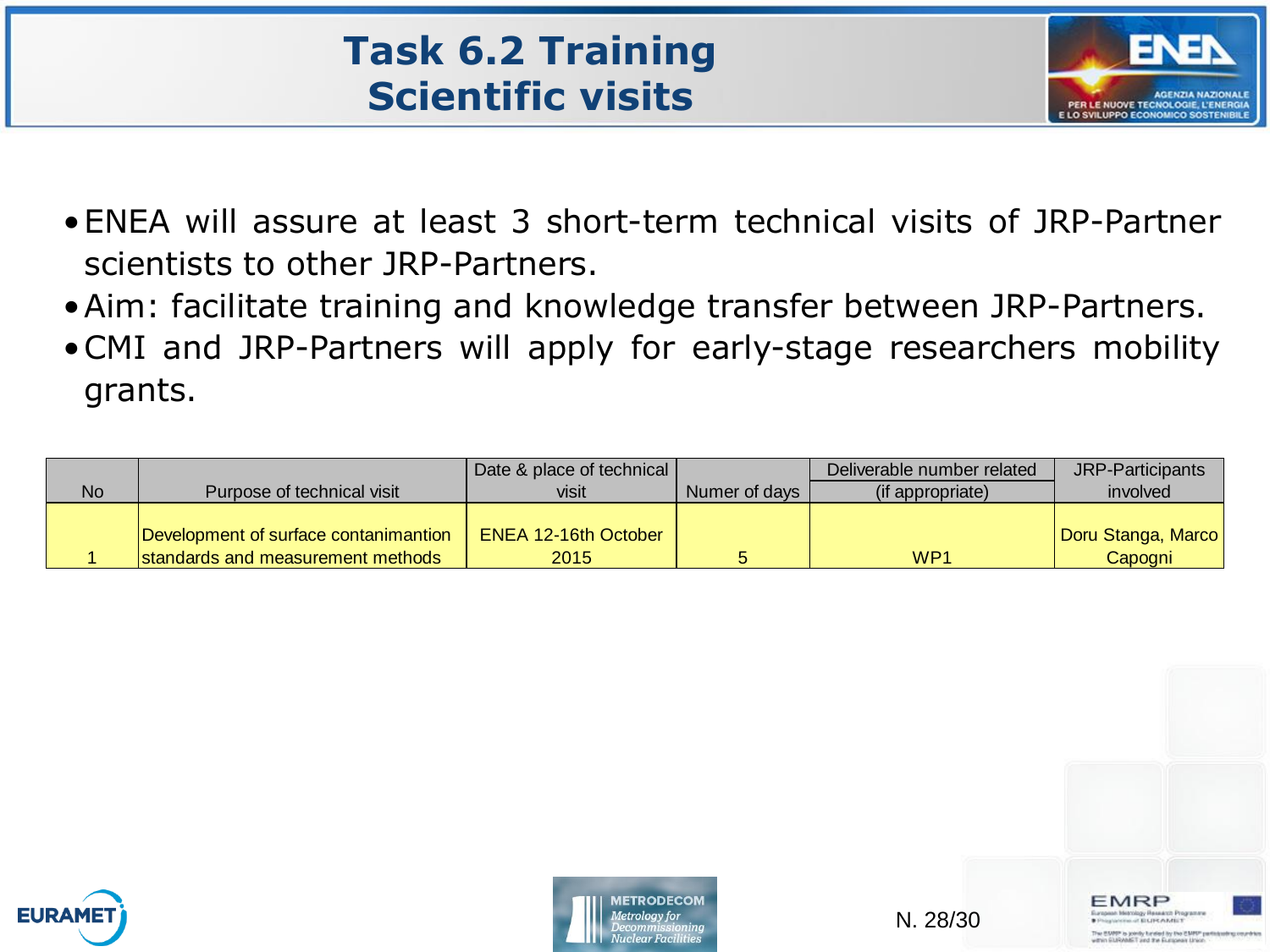#### **Task 6.3 Exploitation**



- To ensure results of the JRP are exploited to the benefit of end-users.
- Knowledge generated consists of:
	- open knowledge that any interested party will have access to and benefit from and which will be disseminated freely;
	- specific knowledge developed by JRP-Participants.
- The IP outputs available to JRP-Partners, agreed and handled as part of the CA.
- Description of activities:
	- Potential for commercialization of results carefully investigated and exploitation plan produced at the Kick-off Meeting.
	- Plan updated as necessary.
- Potential licensing discussed during all JRP meetings and reported on the JRP website.



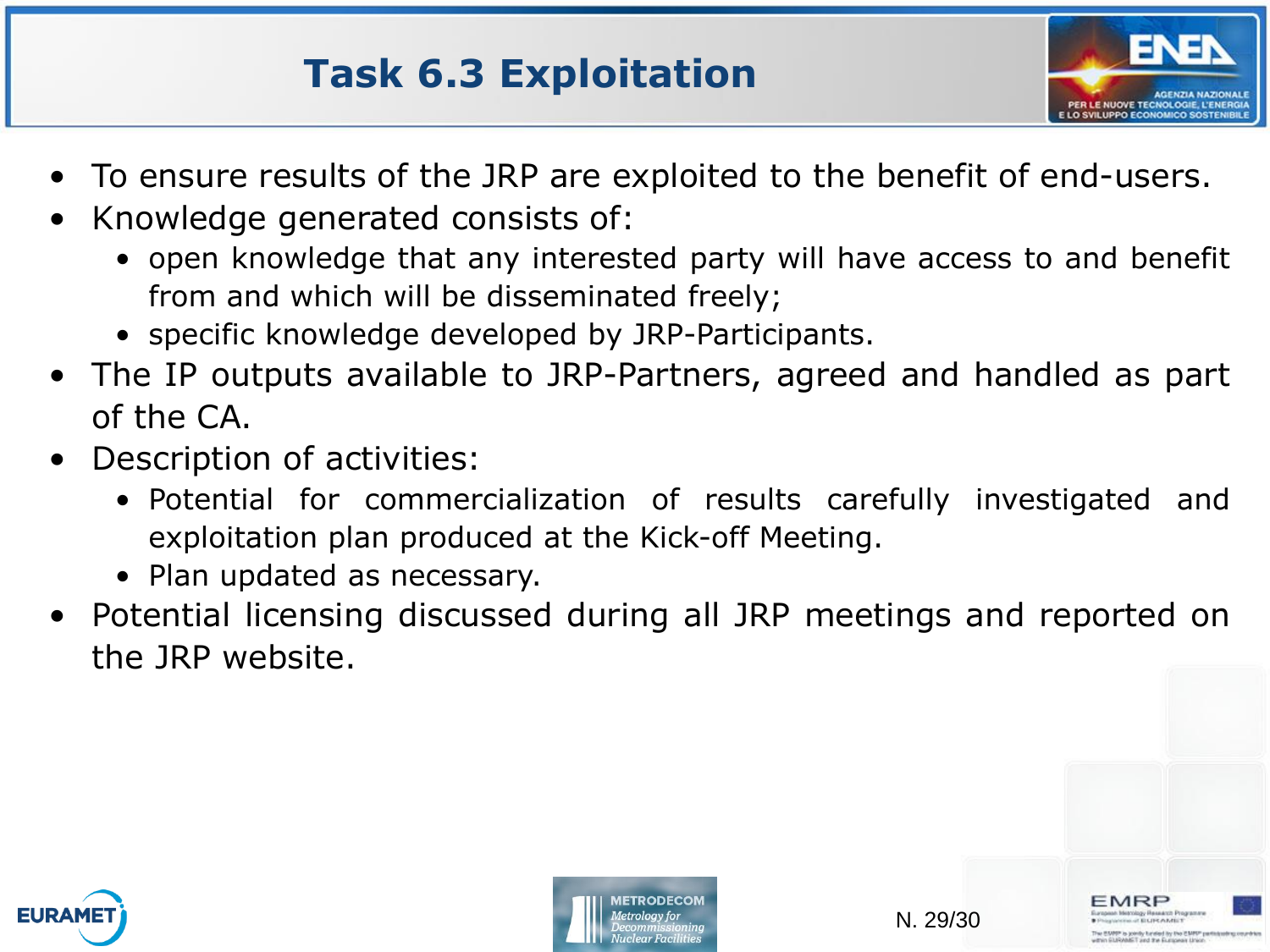### **Task 6.3 Exploitation**



• End user uptake & exploitation to note:

| No. | Description of uptake /use of project outputs by the end-user or users (see the<br>'Examples' Sheet for examples of uptake and exploitation activities) | Organisation(s) name | Relevant contact person (name) |
|-----|---------------------------------------------------------------------------------------------------------------------------------------------------------|----------------------|--------------------------------|
|     | <b>Free Release Measurement Facility</b>                                                                                                                | Envinet              | Uiri Suran                     |
|     | 2 Thermometry measurements instruments in decommissioning sites                                                                                         | <b>ANDRA</b>         |                                |
|     | Thermometry measurements instruments in decommissioning sites                                                                                           | <b>IEDF</b>          |                                |
|     | <b>iPIX</b> systems                                                                                                                                     | <b>Canberra</b>      |                                |
|     | 5 Radioactive gas monitoring in decommissioning sites                                                                                                   | LabLogic             |                                |





N. 30/30

**EMRP** European Metrology Research Programme The EMRP is pointy by deal by the EMRP participating countries within ELRAMET and the European Union.